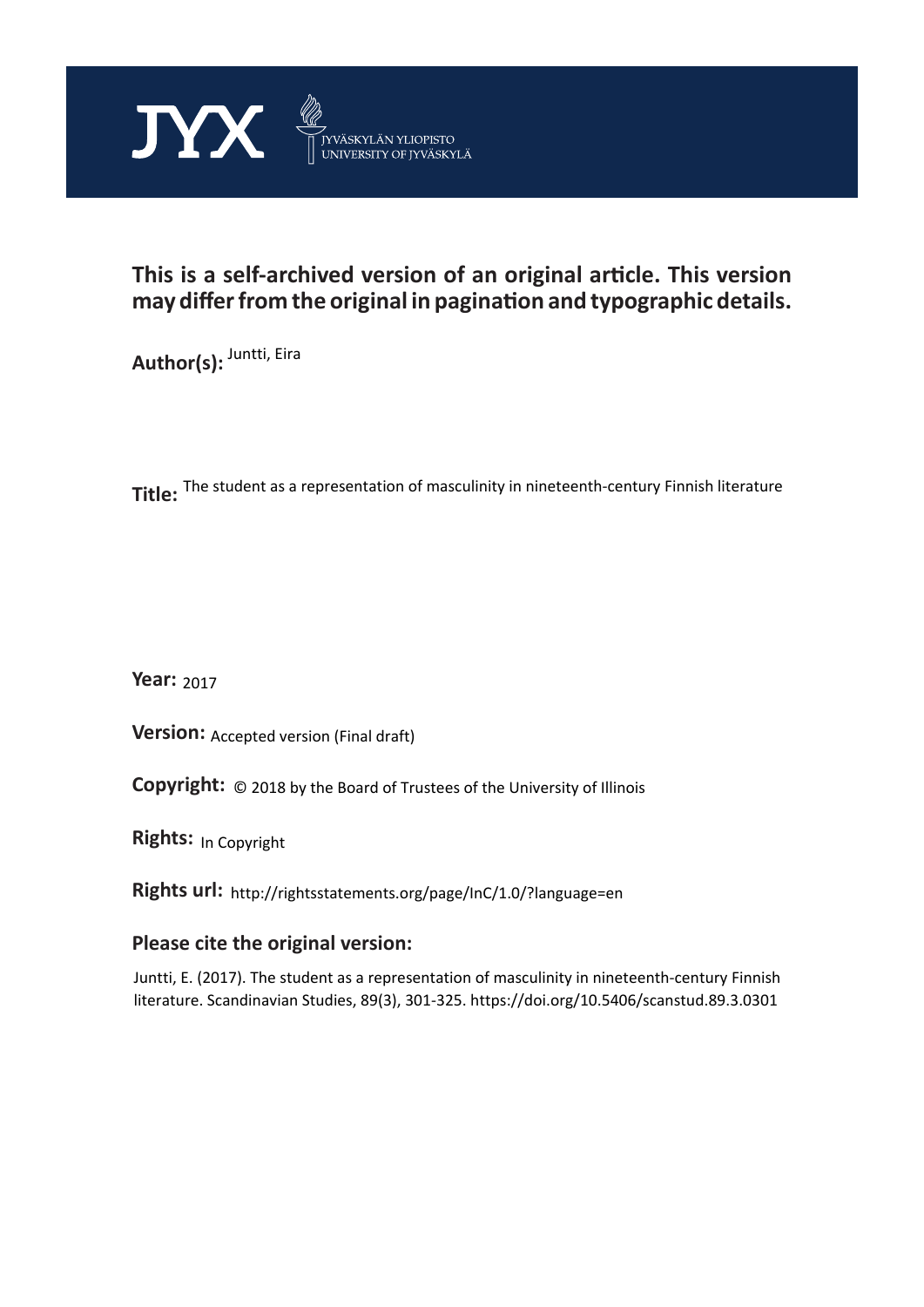The Student as a Representation of Masculinity in Nineteenth Century Finnish Literature Eira Hannele Juntti

The student (ylioppilas in Finnish) was a central image of masculinity in Finnish culture in the nineteenth century. At that time, the young, male student was a ubiquitous character in Finnish culture and literature and students were the protagonists of many novels, particularly at the end of the century. But as a literary motif, they had already appeared in the early part of the century (Lappalainen 1999b, 51). In this article, I analyze the image of the student as a representation of masculinity.

The image of the student has attracted the attention of literary scholars interested in its representation in different literary trends: how it metamorphosed from an idealized figure in national romanticism in the early and mid-nineteenth century to a decadent philanderer in realist literature in the late nineteenth century (Molarius 1996, 2000, xvi– ii; also Lyytikäinen 1997). This drastic metamorphosis has been interpreted as a sign of a change in literary trends: the new, decadent student characters of the 1880s signaled the arrival of literary realism, adopted by a new generation of Finnish authors. However, turning the student into a self-centered, philandering man—the opposite of a national hero—was a sign of more than the adoption of a new, realistic view of students and student life or culture, particularly elite, upper-class (male) student culture. It has been argued that this metamorphosis was a reflection of political tensions within the Finnish nationalist movement: starting in the 1880s, the younger generation began critiquing the older generation for its conservatism and pushing for social reforms (Molarius 1996; Lappalainen 1999b, 51).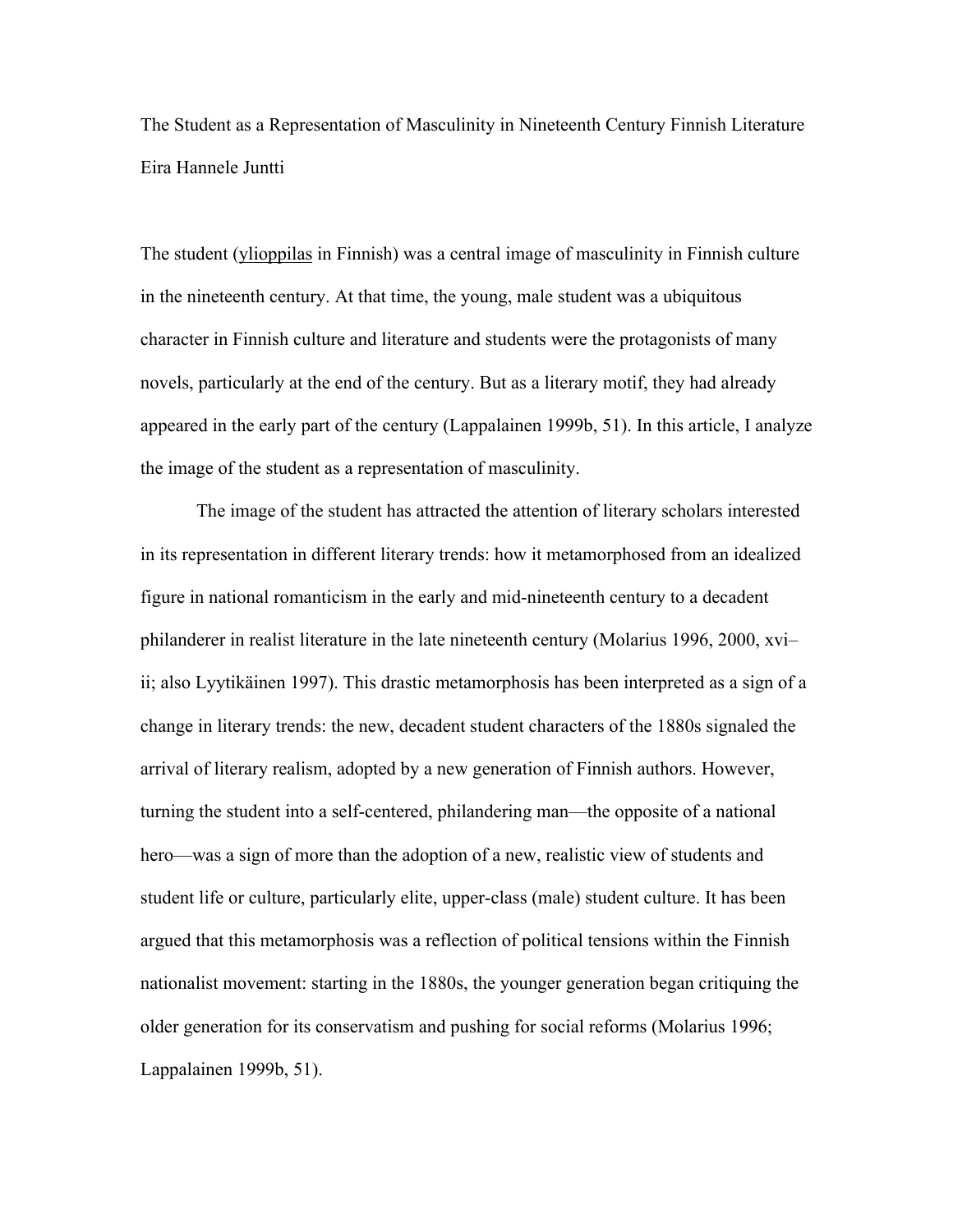University students had played an important role in the development of Finnish nationalism since the early nineteenth century, and the image of the student as a patriotic hero had been created in the early decades of that century. Because the image of the patriotic student was so closely connected with Finnish nationalism, it took courage from the realist authors to strip away its heroic mantle. The contemporary audience did not embrace the realist student characters and could be quite critical of them. Though the connection between the student image and political struggles within the Finnish nationalist movement have been previously noted and are somewhat obvious, the ideological message that the realist student image was meant to convey is not entirely clear. This paper will primarily explore what the metamorphosis tells us about changes in the idea of masculinity in the nineteenth century. Because the student was always represented as a man, the contemporary view of masculinity was a central issue in this process.

Though the primary source material is literature, I argue from the perspective of a social scientist and historian. I seek to chart the history of the student image in the nineteenth century, but also to draw on theories of representation and masculinity to help understand how changes in a particular representation of masculinity were connected to changes in contemporary ideals of masculinity.

What makes analyzing representations both interesting and challenging is that images are recycled, recreated and reimagined in slightly different forms (e.g., Hall 1997b, 1997c, Nixon 1997). In writing the history of an image, it is important to situate it among other comparable images to understand what it is intended to convey. Since the student is a gendered image, the gender aspect cannot be excluded from this analysis.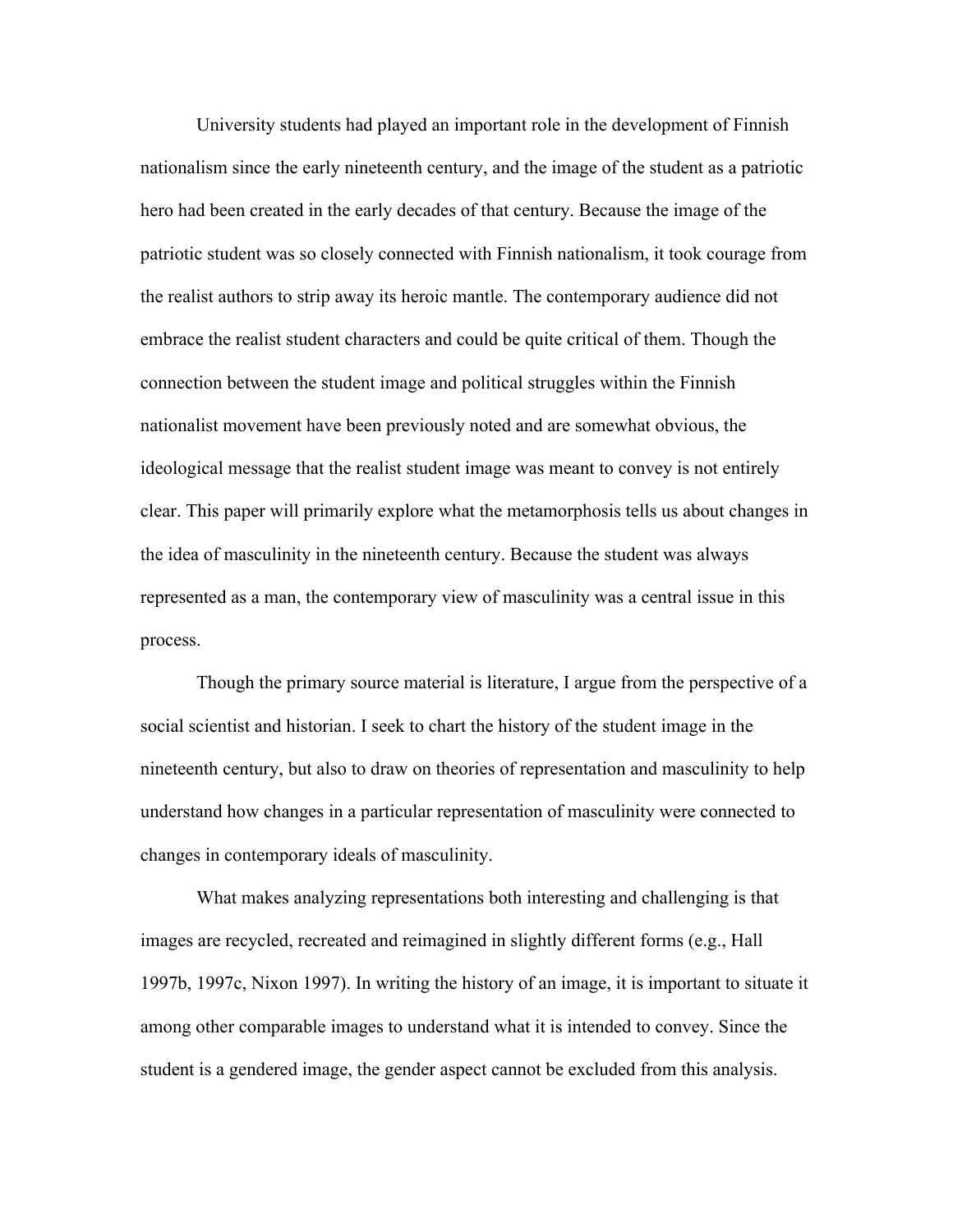But what does the gendering of an image mean, or why are images gendered? Teresa de Lauretis explains that "gender is the representation of a relation, or, . . . gender constructs a relation between one entity and other entities" (1987, 4). Joan Scott has argued that, in social relationships, "gender is a primary way of signifying relationships of power" (1999, 42). That is, when an image is gendered, it positions the represented "entity" within the gendered power order of that society. However, gender is intersectionally linked to other "entities," such as class, race, ethnicity, and sexual orientation, and can never truly be separated from them (e.g., Crenshaw 1989, Hill Collins 1990). An intersectional approach to gender moves the focus away from comparing men with women as groups, and instead highlights the differences among women, as well as among men. This is particularly relevant here because, although I am interested in the gendered order of power in general, I am not focusing on the relation between masculinity and femininity, but on the relation between different masculinities. As many scholars of masculinity have argued, masculinities are primarily defined not in contrast to femininity, but in contrast to other masculinities (Mosse 1996, 12, 66–7, 74–5; Kimmel 2006, 5).

When analyzing relations among different masculinities, one can hardly overlook R. W. Connell's (1996) theory of hegemonic masculinity, which is attractive because of its focus on the plurality of masculinities: the recognition that there is never just one but always many models of masculinity (Connell and Messerschmidt 2005, 846). However, this plurality is sometimes overlooked and too much emphasis is placed on defining and analyzing the "traits" of hegemonic masculinity, leading to the "treatment of hegemonic masculinity as a fixed character type" (Connell and Messerschmidt 2005, 847, 854). John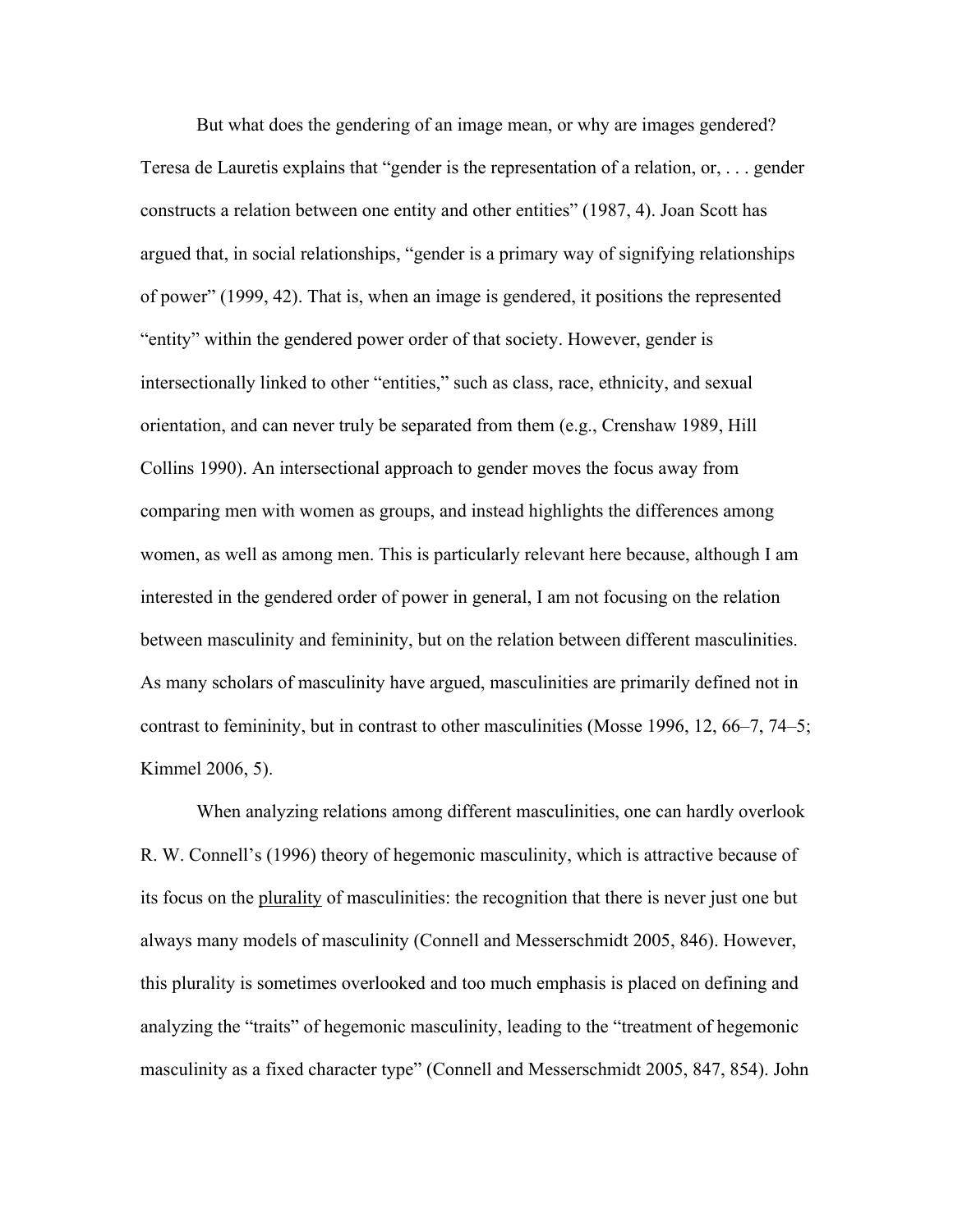Tosh has noted that, in historical analysis, the most common way of using hegemonic masculinity is to equate it with "those masculine attributes which are most widely subscribed to—and least questioned—in a given social formation" (2004, 47). This kind of analysis ignores Connell's argument regarding masculinity and power, as well as the meaning of the term hegemony. In short, Connell's theory does more than identify different representations or types of masculinity; it is in fact rooted in an analysis of power structures and structural change (Connell and Messerschmidt 2005, 830–2; Tosh 2004, 42–3). Connell argues that there is a hierarchical relationship between different masculinities, as well as between men and women, and views the ongoing power struggle—the hegemonic group trying to maintain its position while others challenge it as a dynamic process in which various means are used: hegemony is maintained as much by culture as by force (Connell 1996, 70–6; Connell and Messerschmidt 2005, 846; also Tosh 2004, 52).

To an analysis of representation, the concept of hegemony can add an understanding of the power structure of society and, even if only in a crude manner, the dynamic behind the invention of new images. Hegemony shifts the focus to the politics of representation, which is important for an analysis of gendered representation. It is clear that images of masculinity and femininity are always political; they are never innocent in that regard (e.g., Hall 1997a, 6, 8; L-M. Rossi 2010, 262). For example, historian Anna Clark has argued that, in modern Western political culture, "different representations of masculinity [have] served as metaphors for different models of political authority" (2007, 4). As an example, she examines images of masculinity used in art during the French Revolution: while the King's portraits depicted him as a patriarchal father who treated his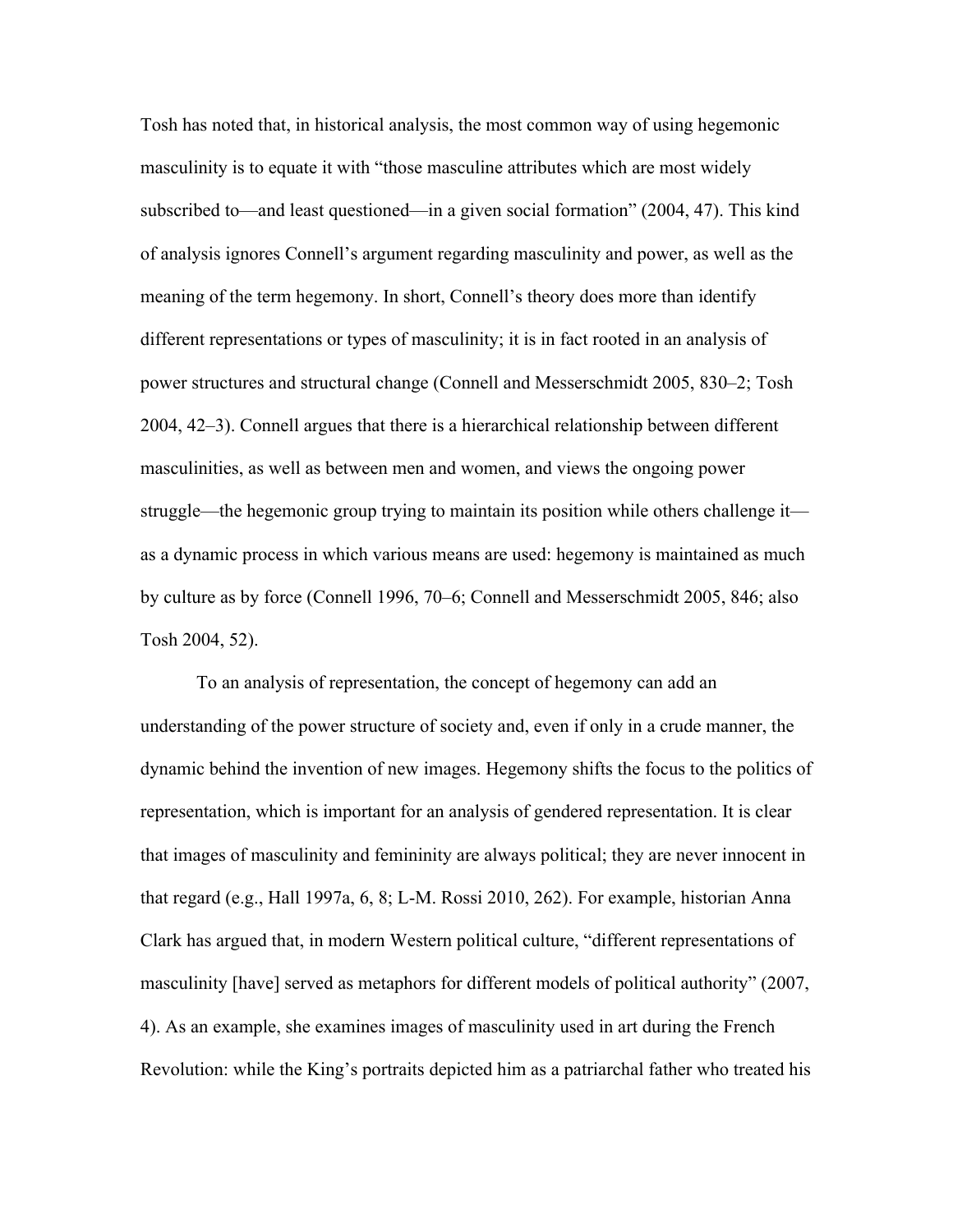subjects like children, the revolutionary citizen was often portrayed "in the guise of a classical youth" showing off his muscles and as part of a band of brothers, representing "a different model of male authority based on fraternity, or on male bonding" (Clark 2007, 3–4). Thus, this paper asks: as the image of the student was recycled by different Finnish authors in the nineteenth century, how did the conveyed political message change and what politics were behind that change? In particular, I analyze the type of masculinity the student represented in different types of literature at different times.

I analyze two important examples of national romantic literature from the early and mid-nineteenth century: J. L. Runeberg's poem "Ensign Stål," published in the collection Fänrik Ståls sägner (1848; The Tales of Ensign Stål) and Z. Topelius' story "Vincent Vågbrytaren" (1860; Vincent the Wave Breaker). Though these two works were published more than a decade apart and represent different genres, they are both usually classified as national romantic (e.g., K. Laitinen 1997, Schoolfield 1998, Lyytikäinen 1999, 138–47). In addition, I analyze three realist novels from the late nineteenth century: Juhani Aho's Helsinkiin (1889; To Helsinki), Arvid Järnefelt's Isänmaa (1893; Fatherland), and K. A. Tavaststjerna's Barndomsvänner (1886; Childhood Friends). But to siutate the analysis in a socio-historical context, before further discussing these authors and their works, I examine the role of university students in the development of Finnish nationalism in the nineteenth century.

## Students and Finnish Nationalism

University students had a central place in the Finnish nationalist movement from the first circulation of nationalist ideas in the early decades of the nineteenth century. Finland had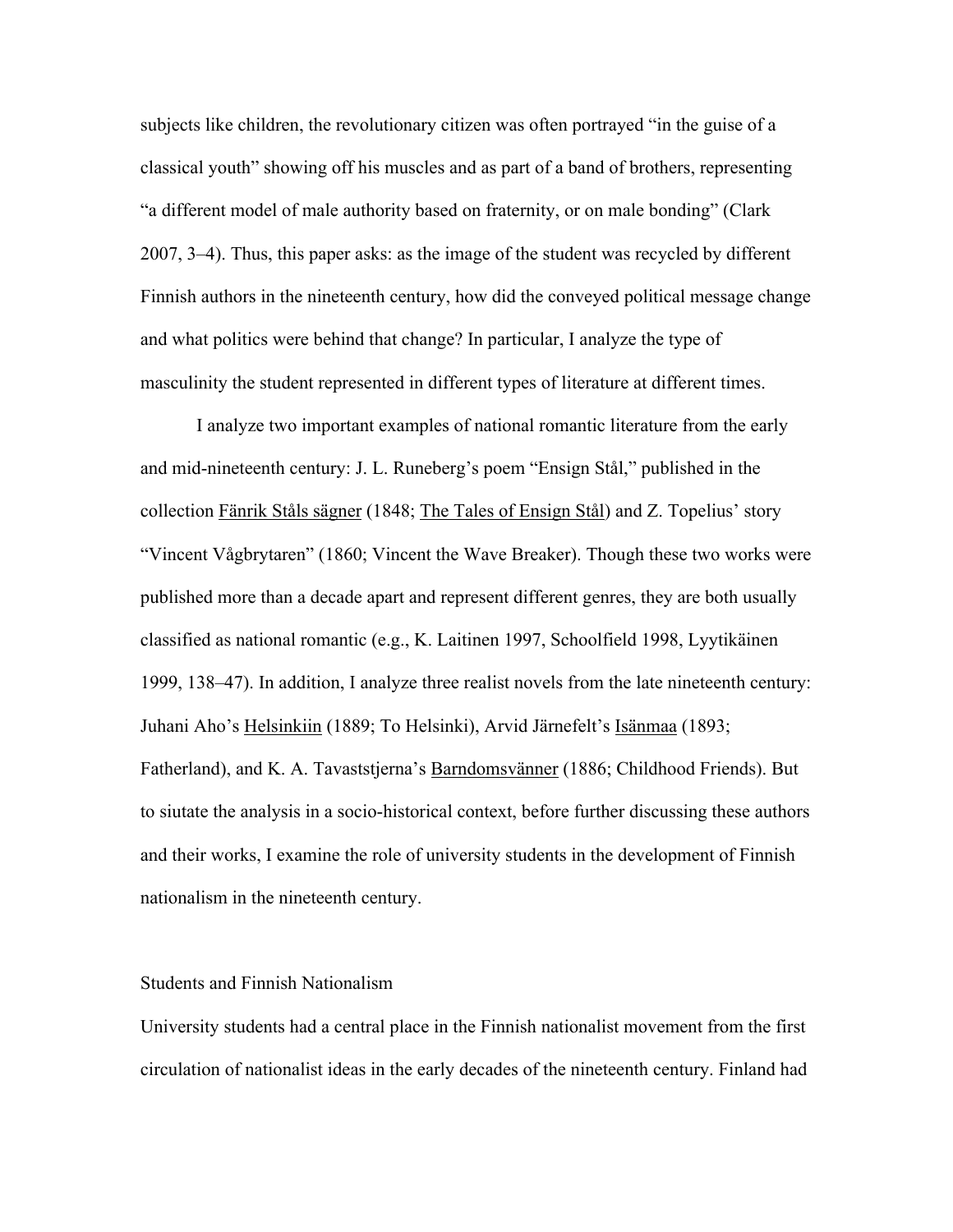come under Russian rule in 1809 because of the War of Finland between Russia and Sweden, part of the Napoleonic wars sweeping across Europe (e.g., Jutikkala and Pirinen 2003, 276–98). During the Swedish period, there was only one university in Finland, founded in 1640 and located in the western coastal town of Turku (Åbo in Swedish). Under Russian rule, the university was renamed the Imperial Alexander University of Finland and moved to Helsinki, the new capital, in 1828 (Klinge et al. 1989). The number of students at the university was fairly low throughout the nineteenth century: only a little over 400 students in the 1830s and 1840s, about 650 by the late 1870s, and about 1250 at the turn of the century (Klinge et al. 1989, 303, 777). The majority of university students—almost two-thirds—came from the upper ranks of the society: the gentry<sup>1</sup> and the bourgeoisie (Waris 1940, 216, 227). The small number of students meant that they likely knew each other well. Also, the fact that most of the Finnish elite studied at the same university helped mold it into a coherent group (Alapuro 1988, 37).

The first decades under Russian rule were characterized by political repression: the Diet was not convened and all publications were censored (Jutikkala and Pirinen 2003, 299–307). It was partly because of this peculiar political situation that university students came to occupy an important place in Finnish political and cultural life, for it was only among the student body that new ideas, such as nationalism, could spread freely (Klinge 1967a, xiii; Klinge 1967b, 2–3, 28; Klinge 1980, 92–3; Klinge 1997, 162; Jutikkala and Pirinen 2003, 311).

Nationalist ideas came to Finland primarily from the German-speaking world, through philosophers such as Herder and Hegel. In the German variant, the "nation" is equated with an ethnically and linguistically united "people" (Pulkkinen 1999, 124–7;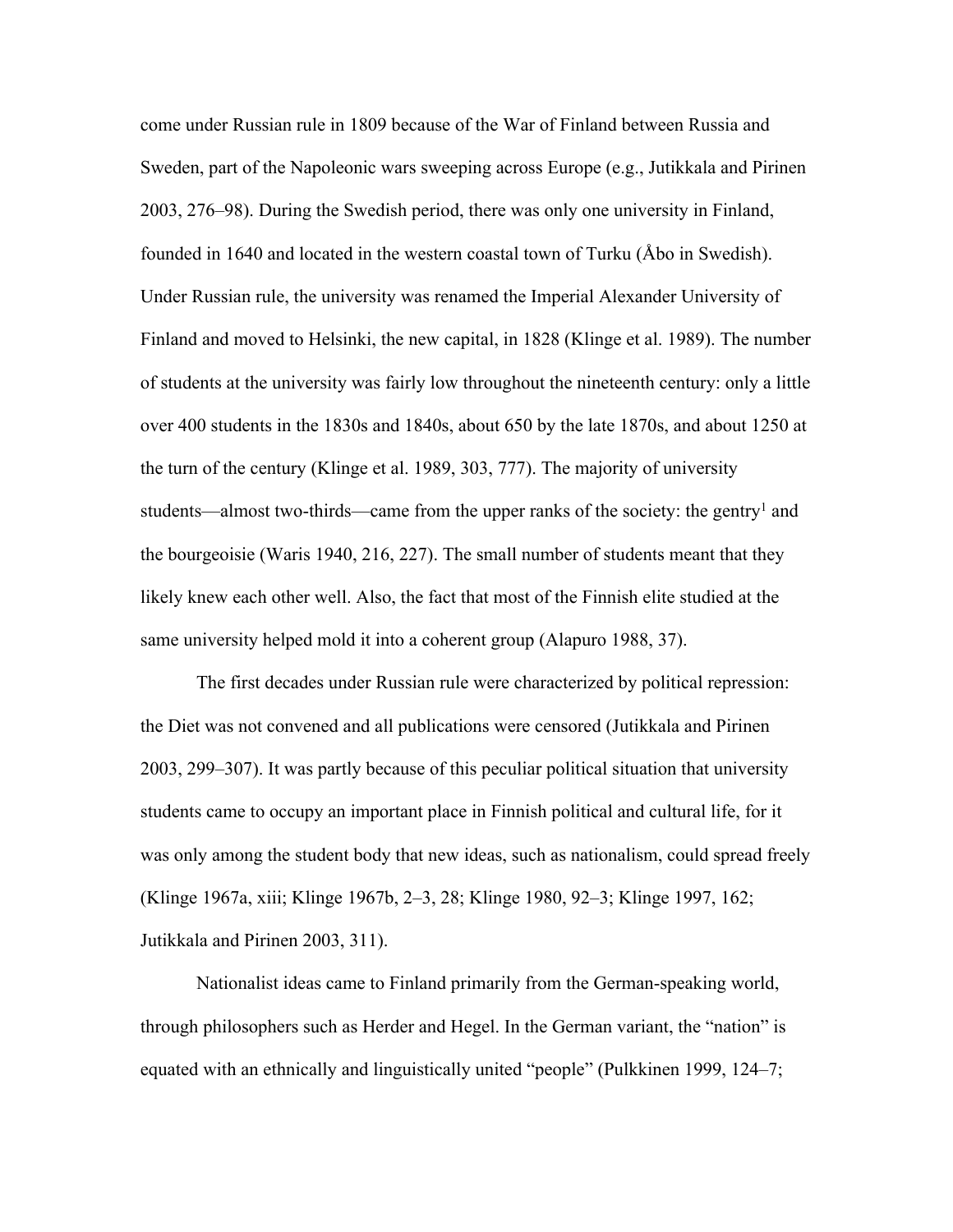also Snyder 1978, 59–62; Brubaker 1992, 9–10). In nineteenth century Finland, a majority of the "common people" spoke Finnish, but the language of administration had been Swedish for centuries and the elite mainly spoke Swedish. In the 1820s and 1830s, early proponents of Finnish nationalism began to promote the study and use of the Finnish language, and vested the university students with the task of building a truly "Finnish" nation.

Nationalist ideas quickly increased in popularity: already by the end of the 1840s, nationalist ideas had wide support among the students, and students were actively involved in spreading the nationalist message to the wider public (Klinge 1967b, passim; Klinge 1997, 147–8, 158). The 1840s was a watershed period in Finnish history: newspapers were founded, volunteer associations established, and for the first time, public discussion became possible (Karkama 1999, 84–94; Jutikkala and Pirinen 2003, 317). Moreover, students created their own tradition of celebrating "the great men of Finland." By the end of the nineteenth century, students had become a common presence at all public celebrations. With their white student caps—adopted from the Scandinavian countries in the 1870s—they were an impressive and memorable sight. The image of students standing guard to honor national heroes has been part of Finnish nationalist iconography ever since (Klinge and Kolbe 1991, 58–68).

A review of nineteenth century Finnish literature indicates a deep-seated fascination with the student image. As with images of youth in general, the student represented hope for the future. National romantic literature of the early and midnineteenth century depicted the student as an idealized figure with noble intentions: he would fight for the good of the nation, putting aside his own comfort and desires. At first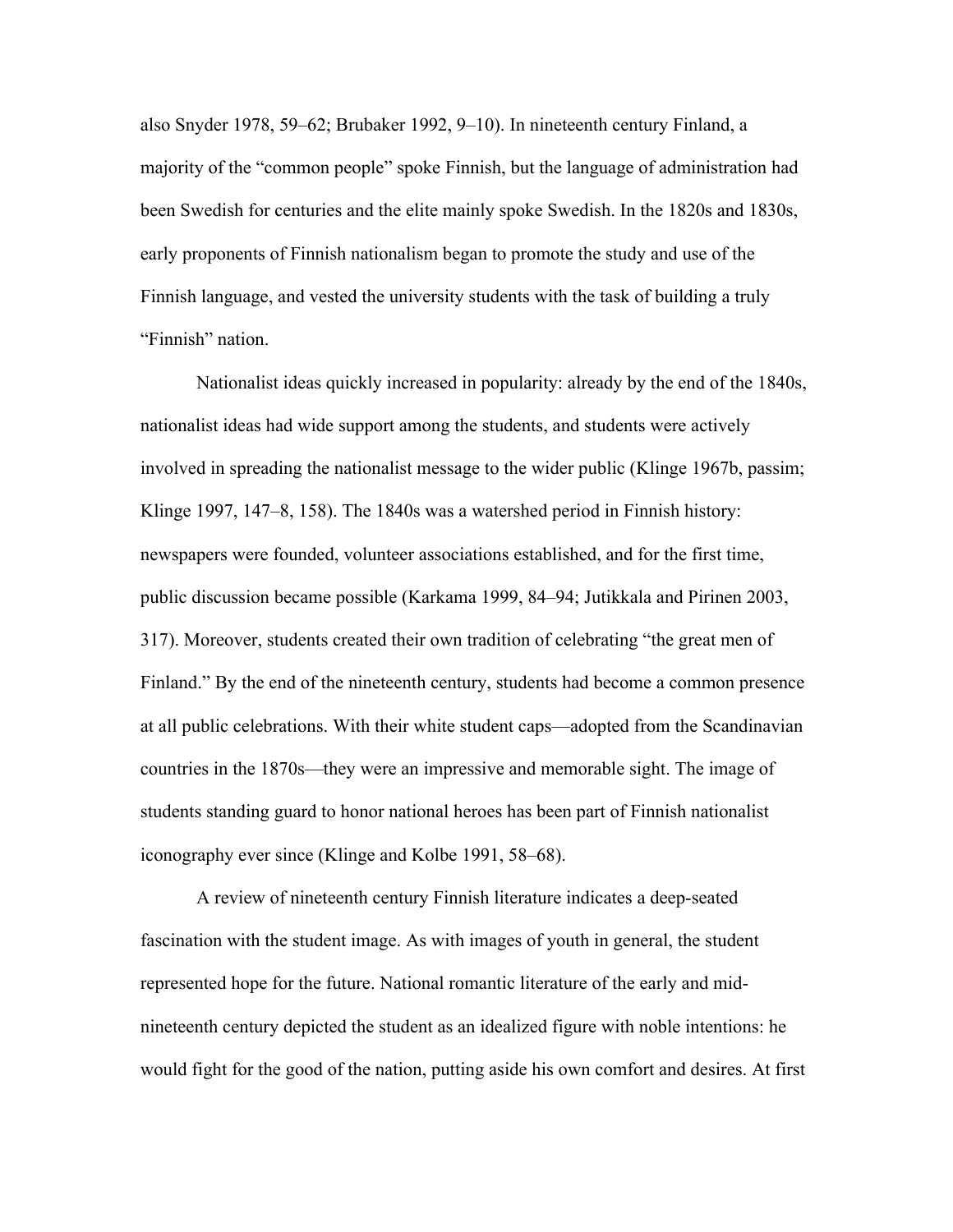glance, one might assume that the patriotic student represented hegemonic masculinity and that this was the most important representation of masculinity in national romantic works. However, a close analysis reveals a slightly different story: a variety of student images existed, as well as an image of the ever-present father figure.

National Romantic Images: The Student as a Patriotic Hero

Among early nineteenth century Finnish authors, two were particularly influential from both a literary and a nationalist point of view: J. L. Runeberg (1804–1877) and Zacharias Topelius (1818–1898). Both authors wrote in Swedish.

One of the more memorable students in the history of Finnish literature appears in Runeberg's poem "Ensign Stål," from the collection Fänrik Ståls sägner (1848; The Tales of Ensign Stål). It is a collection of epic poems on the War of Finland (1808–1809), which ended in the humiliating defeat of the Swedish army by the Russian aggressors. When he wrote the collection in the 1840s, Runeberg was already an established poet, and the public eagerly anticipated his new works.

The poem "Ensign Stål" tells the story of an old soldier. It is the first poem in the collection, and its narrator is a student writing down the stories told by Ensign Stål. The student is thus the narrator of the whole collection and the author's alter ego. The student, who only appears in the first poem, encounters the old soldier while working as a tutor in a countryside manor house. At the beginning of the poem, he expresses delight over his carefree existence:

O tid af guld, o lif blott tändt

för nöjet och behagen,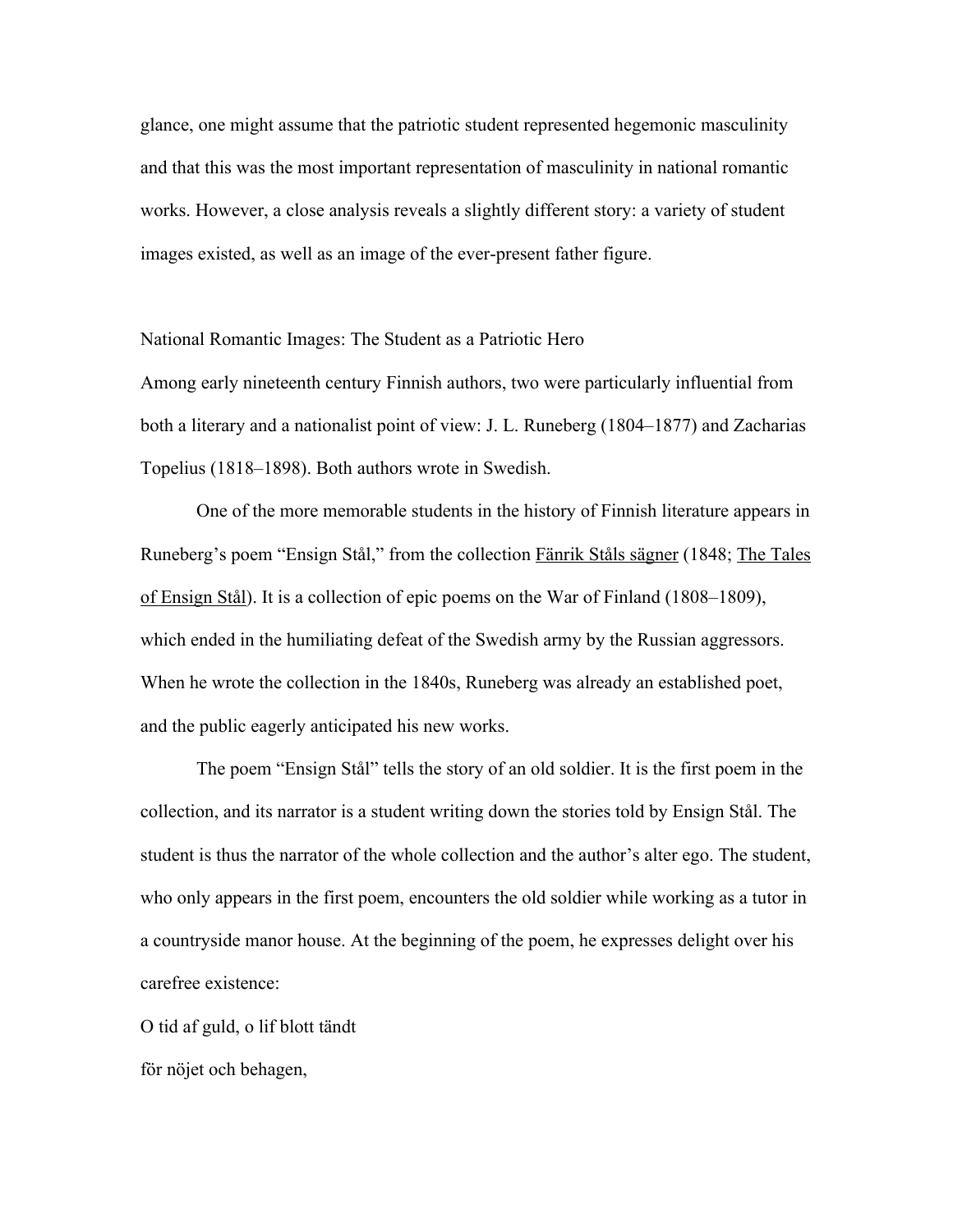då man är ung och är student och har fullt upp för dagen och ingen annan sorg försökt, än att mustaschen växer trögt! (Runeberg 1951, 11) **<LINE#>** O age of gold, O life that gleams With purest joy and pleasure, When one is young, and student dreams Fill every right of leisure, And one's worst worry is the fear That one's mustache will not appear! (Runeberg 1952, 7)

Initially, the student regards himself superior to the old soldier who is living as a ward in the manor house; he even participates in pranks at the old man's expense.

Runeberg did not invent the character and the setting. First, the student motif already existed in Finnish literature, and Runeberg himself had used it in his earlier work, Hanna (1836), an idyllic epos about a young girl's first love. Second, same as many other students, Runeberg had worked as a tutor in the Finnish-speaking countryside in Central Finland. Thus, it was not accidental that he chose a student as his alter ego. In addition, by the 1840s it had become common for students to travel around the country to collect Finnish oral poetry and observe Finnish folk customs, often sponsored by the Finnish Literature Society, which was founded in 1831. In other words, the scenario of a student interviewing ordinary people and writing down old stories was familiar to contemporary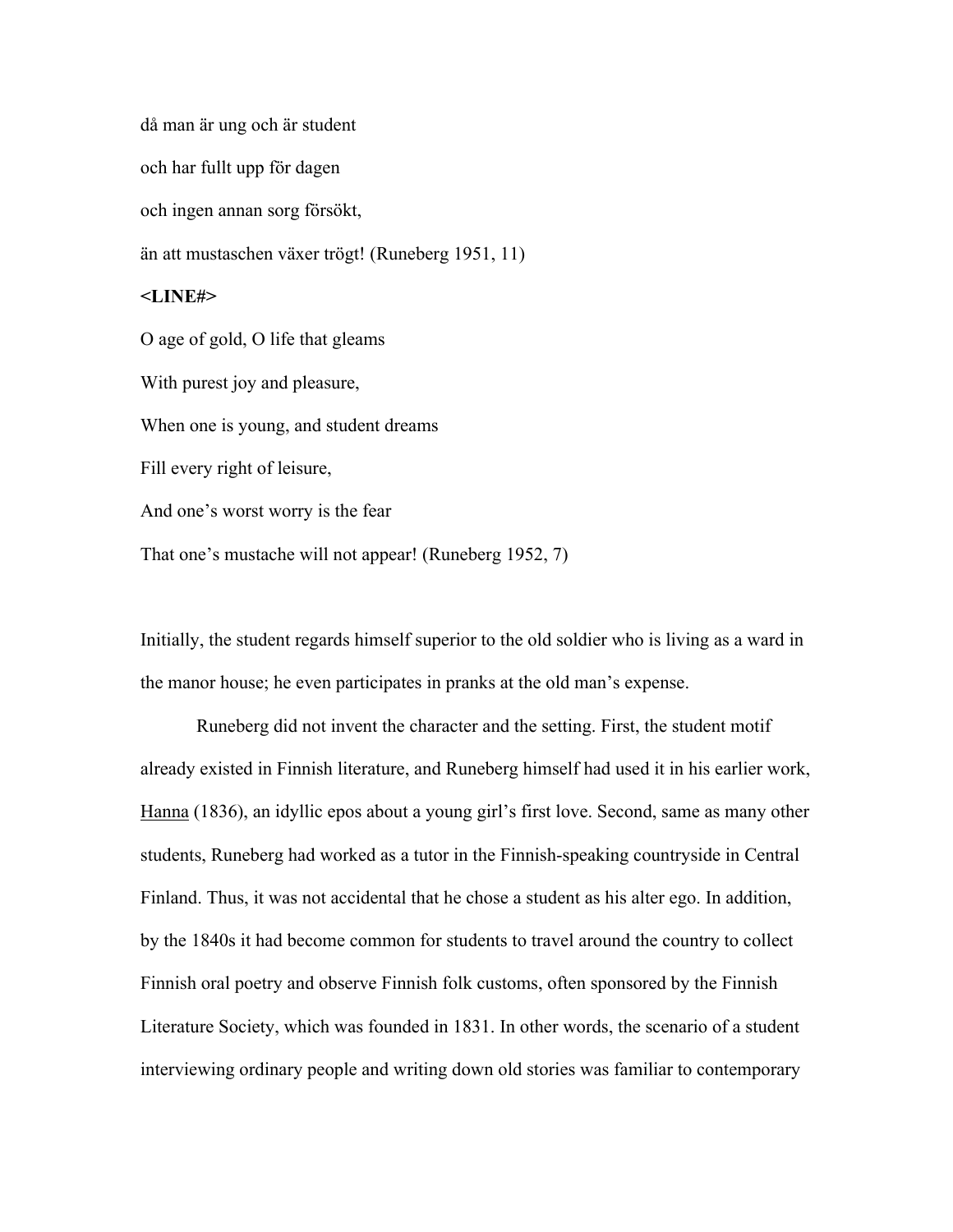audiences. The novelty of Runeberg's poem was that the person narrating the stories had been a soldier in the Swedish army and was reliving his memories of the war of 1808– 1809. Prior to the 1840s, not much had been written about the war, and the public had mostly forgotten the ordinary soldiers.

The student does not remain a carefree, arrogant figure throughout the poem. To fight boredom, he accidentally picks up a book about the war and learns of the heroic battles waged against the invading Russian army. He then humbly goes to see the old soldier and asks him to share his stories about the war. The stories of sacrifice awaken the student's own sense of patriotism, and he is transformed. In the last stanza, he offers the stories he has heard as his gift to his "native land":<sup>2</sup>

De sägner, här i sång jag satt,

Från gubbens läpp de stamma,

Jag hört dem mången stilla natt

Vid pärtans matta flamma.

De tala några enkla ord,

Tag mot dem, dyra fosterjord! (Runeberg 1951, 17)

#### **<LINE#>**

These tales I've sought to give in rhyme Are what the ensign told me; Beneath his flaring pine-torch, time And time again they'd hold me. Here in the simplest words they stand. Take them, beloved fatherland! (Runeberg 1952, 13)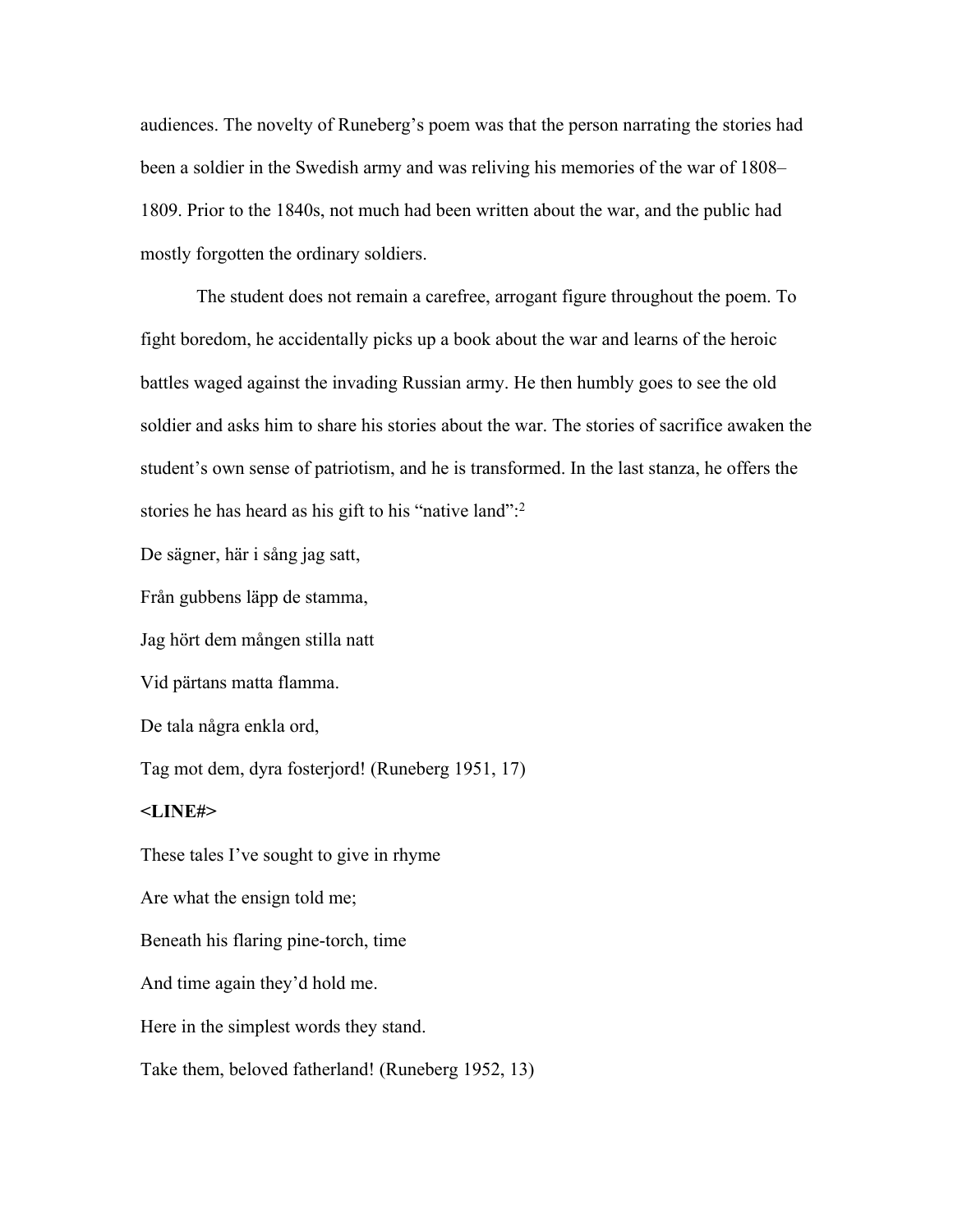In effect, the student has become a soldier himself, but his sword is the pen.

The poem thus references two different images of students. In the beginning, the student is a carefree, arrogant prankster who is not serious about life or his studies. That was a commonly held view of students in the eighteenth and nineteenth centuries, especially in university towns where students were a permanent element (Klinge and Kolbe 1991, 30–4; Häkkinen 1996, 88–92). In contrast, at the end of the poem, the student appears as a humble figure ready to put the needs of his country before his own. This is the Finnish national romantic image of students, and Runeberg's poem is one of the more memorable examples of it. Instead of seeing students as a general nuisance, national romanticism viewed them as patriotic heroes who could rise above everyone else (e.g., Molarius 1996, 12).

However, compared with previous representations of masculinity, this was not an entirely new image, rather one built on earlier heroic images of warriors and kings. In effect, the patriotic student was a classical hero (Campbell 1988). Elevating students to the status of patriotic heroes was not a uniquely Finnish phenomenon; it was common in other European countries, particularly in the German states where students had participated in fighting against Napoleon's army in the early nineteenth century and subsequently acted as a central force in the development of German nationalism (Lutz 1971, Zwicker 2009, 398–401). Nevertheless, in other countries, other images were the focus of nineteenth-century nationalism. For example, in Prussia, the image of the soldier, transformed into a citizen–soldier fighting for the nation, was central in the nationalist imagination (Hagemann 2000, 189–91). In Sweden, both past and current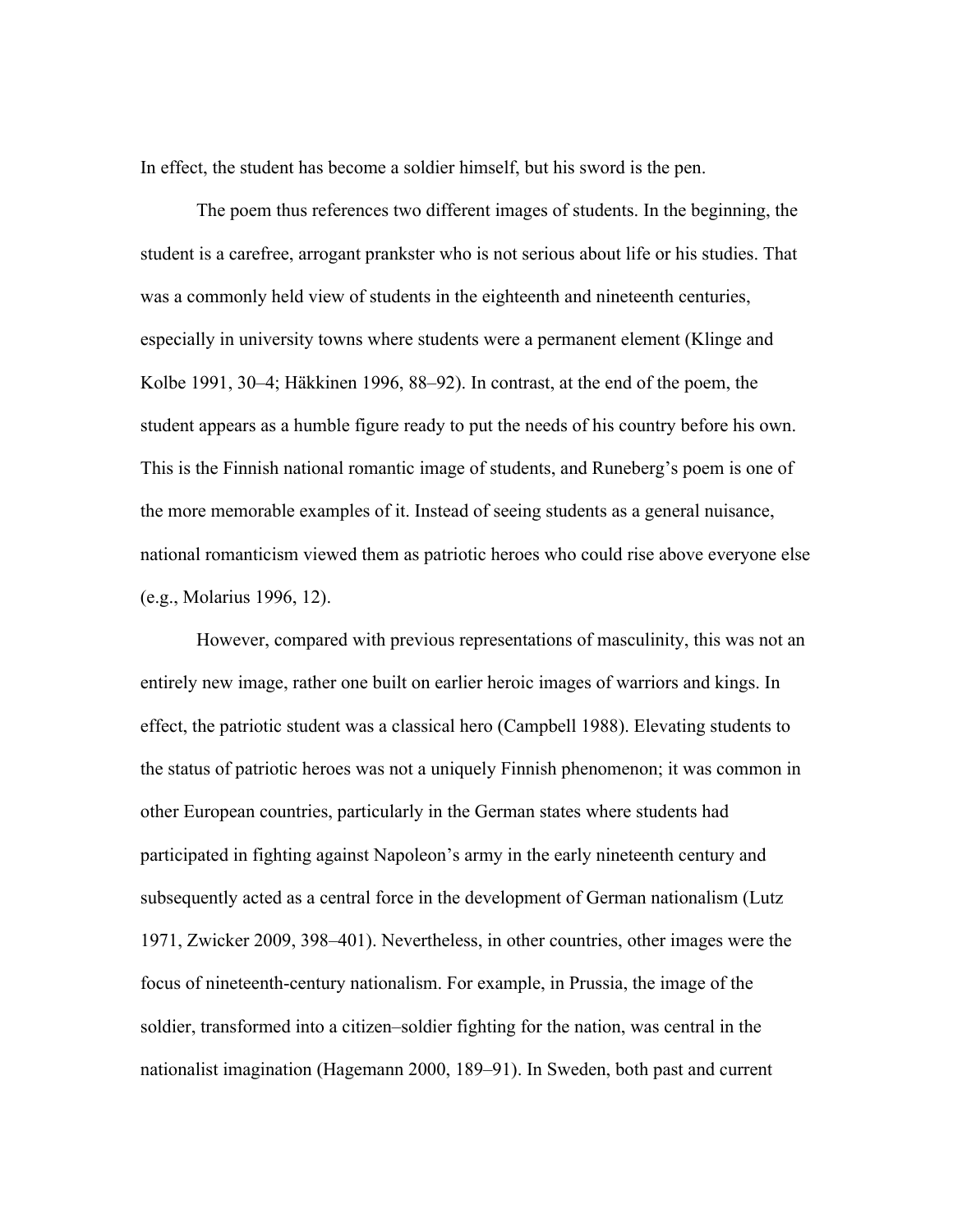kings were important in nationalist iconography and were frequently featured in patriotic songs (Enefalk 2008, 198, 202). But in Finland, students had a symbolically central status because, during the early period of Russian rule, Finland lacked other heroes: Finland did not have a king of its own, the army had been demobilized after the war, and no other public figures could serve as "national heroes." It is very telling that when university students began looking for "the great men of Finland," the first person they chose to celebrate was Professor H. G. Porthan (1739–1804), well known for his interest in Finnish history and folklore, by organizing a festival in 1839 on the centenary of his birth (Klinge and Kolbe 1991, 58–60).

Though the image of the student as a patriotic hero was born, it was never the only student image. Other, older images, such as the carefree prankster from the beginning of Runeberg's poem, continued to exist in parallel to the heroic image. In fact, only when the patriotic student is set against these older student images are the heroic qualities of the patriotic student revealed. These student images are well represented in Topleius' story "Vincent Vågbrytaren," meaning "Vincent the Wave Breaker," originally published in 1860 as a serialized story in the newspaper Helsingfors Tidningar, which Topelius edited.<sup>3</sup> It is a story about student life in the 1830s—the decade when Topelius himself studied at the university.

The story begins in Helsinki in 1835. Readers are introduced to seven students who have just entered the university. However, most of the story focuses on the adventures of the protagonist, Vincent, and his best friend and foster brother, Mouse. At the beginning of the story, the seven students drink the "brother's toast" and promise to devote their lives to their country. However, when the remaining three meet again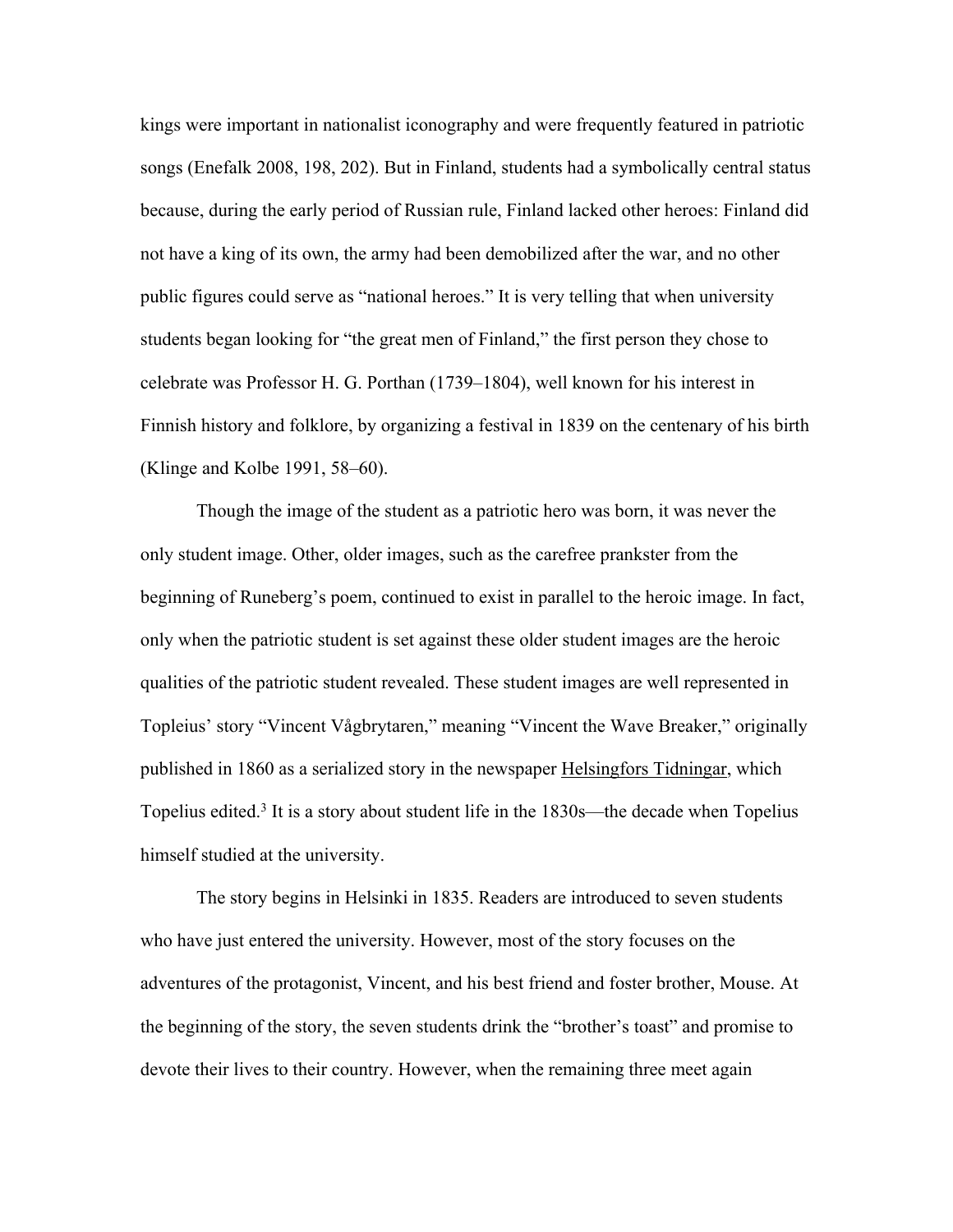twenty-five years later, in 1860, we learn that, except for Vincent, they have led very ordinary lives.

Vincent is described as a man with extraordinary qualities. Since boyhood, his natural abilities have placed him far ahead of the crowd:

Han var en lång, smärt yngling, starkt byggd . . . hela hållningen frimodig och medfött överlägsen, utan att göra anspråk därpå. . . . Men i skolan var han lekarnas självskrivne kung; ingen kunde slå en lyra som han, skrinna som han och, I nödfall, slåss såsom han mot en hel armé gatpojkar. (Topelius 1925, 21)

#### **<LINE#>**

(He was a tall, slender youngster, strongly built . . . his entire posture was bold and naturally superior without him having to strive for it. . . . At school he was the selfevident king of any game; no one could hit a ball as well as him, skate as well as him and, if required, fight as well as him against a whole army of street boys.)<sup>4</sup>

Vincent clearly represents the ideal man within student circles: most of his fellow students would have chosen to be like him. He is depicted as a born leader; his physical prowess and loyalty to his friends are emphasized. His fellow students even call him the King. His mysterious background further underlines his exceptionality among the students: his mother was Greek, "the daughter of Hellas," from an old, important family, and his father was a Finn who had served as an officer in the Russian fleet on the Black Sea. However, both died in the Greek War of Independence and foster parents brought up Vincent in Finland. As the story unfolds, Vincent is expelled from the university for fighting against a group of soldiers, and he decides to become a sailor and leave the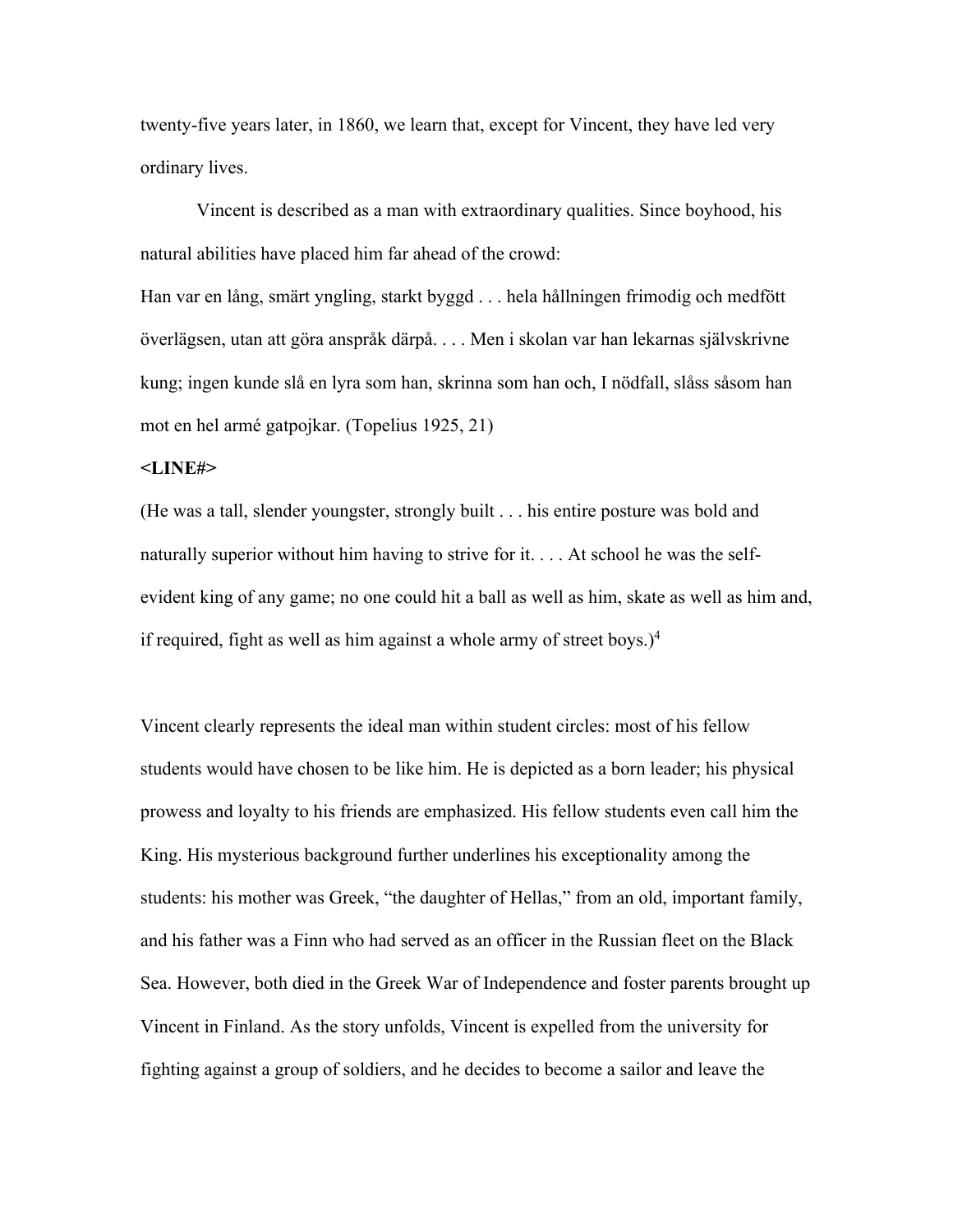country. Eventually, he becomes an officer in the Greek army, thus following in his father's footsteps. Since the author, Topelius, like all students in the early nineteenth century, had been trained in classical Greek literature, the allusions to Greece were not incidental: Vincent was modeled after the Homeric heroes.

The function of Mouse, Vincent's foster brother, and all the other students in the story is to highlight Vincent's bravery and generosity. Though Mouse is academically gifted, he is physically weak—hence the nickname Mouse—and no match for Vincent's athleticism. As students, Vincent and Mouse are both in love with the same woman, but Vincent gallantly foregoes the chance to express his feelings to her so as not to rob his brother of the chance to marry her.

Besides Mouse, the only other student who stands out from the group is Pasha: he is the third party to arrive for their twenty-five-year reunion. His quick-witted humor and social skills earned him his rather grandiose nickname in high school. His father is a poor tailor and lacks the financial means to support him; therefore, Pasha is always in debt. Due to his drinking and partying, he also fails in his studies and ruins his chances for a career.

Pasha fits the stereotype of the perennial student (*ikuinen ylioppilas*): one who never graduates, but stays in academic circles and survives by working odd jobs. The stereotype was an old one and also appears in the literature of other European countries. In Finland, it was already familiar at least in the early nineteenth century (Häkkinen 1996, 88). The perennial student was often conflated with the peasant student (talonpoikaisylioppilas): one who comes from the countryside and lacks the sophisticated social manners of the bourgeois and gentry students. As Päivi Lappalainen explains, the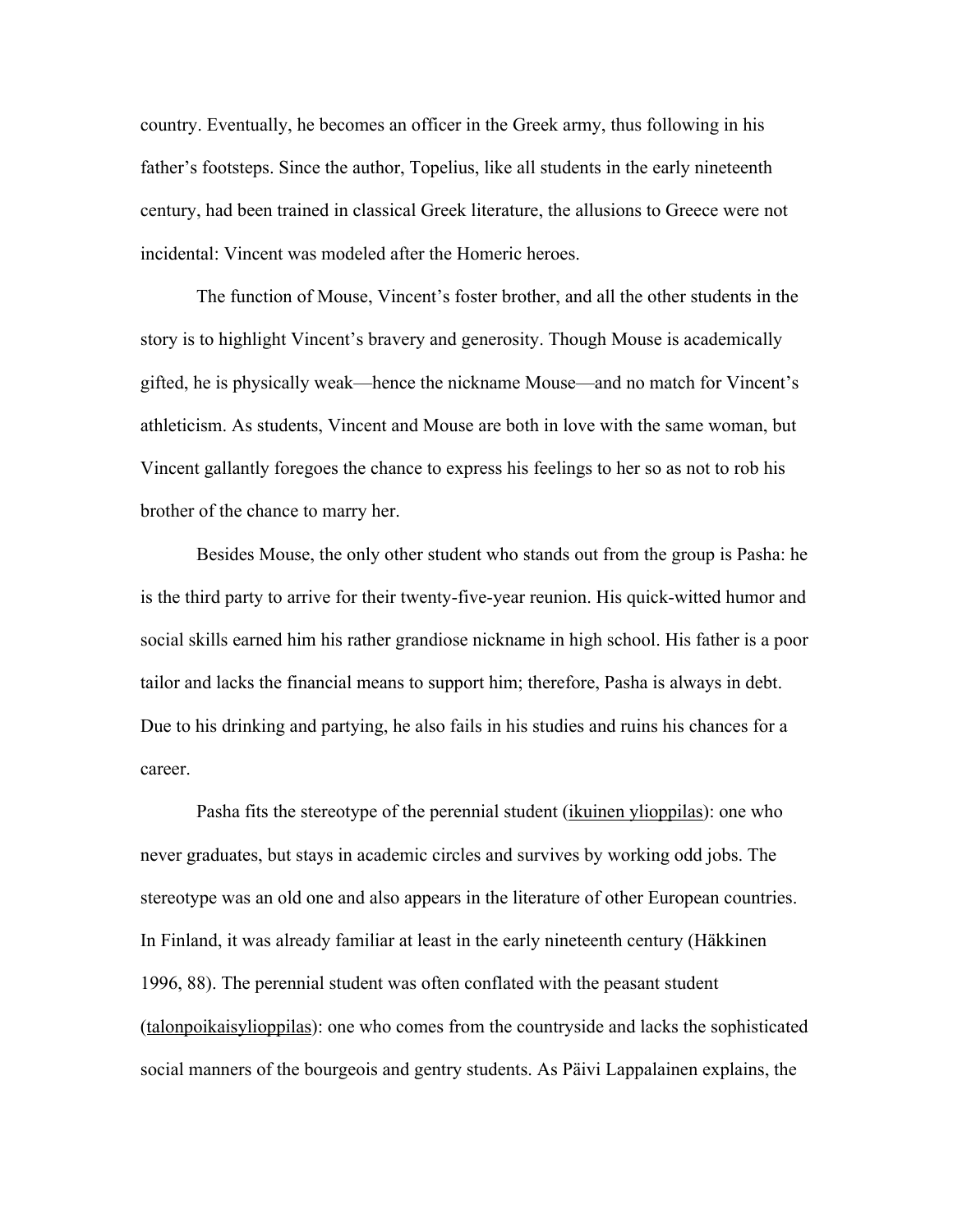peasant student was a typical social climber, trying to rise through his own efforts, but in Finnish literature, the peasant student was often portrayed as a tragic figure (1999b,  $52$ ).<sup>5</sup>

Behind these stereotypes are real, historical persons and such stereotypes inform us about the social conditions in which university students lived in the nineteenth century. Since many perennial students were originally from the countryside, conflating the two stereotypes is understandable. However some perennial students also came from wealthy families (Waris 1940, 224, 226; Klinge and Kolbe 1991, 78–82). However, becoming a perennial student was particularly hazardous for those peasant and working-class students who could not rely on their families to eventually bail them out of debt. For them, succeeding in their studies was the only way to rise in society.

A common trait for both types of students was being stuck in-between two social worlds: the world one had grown up in and the world one was attempting to enter through education. The tragedy of such situations was that, for example, although Pasha could move in two different worlds, he was not held in high esteem in either, and remained marginal in both.

The role of the perennial student is to be a mediator between these different worlds. When Vincent and Mouse meet Pasha twenty-five years after their student days, Pasha reports what has happened to the rest of the group: due to his financial needs, he has moved in a variety of social circles. The perennial student also provides a direct contrast to the patriotic student, as exemplified by Vincent. The perennial student is the countertype discussed by George Mosse: the function of the countertype is to highlight the virtues of the ideal type (1996, 6, 56–60).

If the heroic–patriotic student is considered the ideal type of man, does this image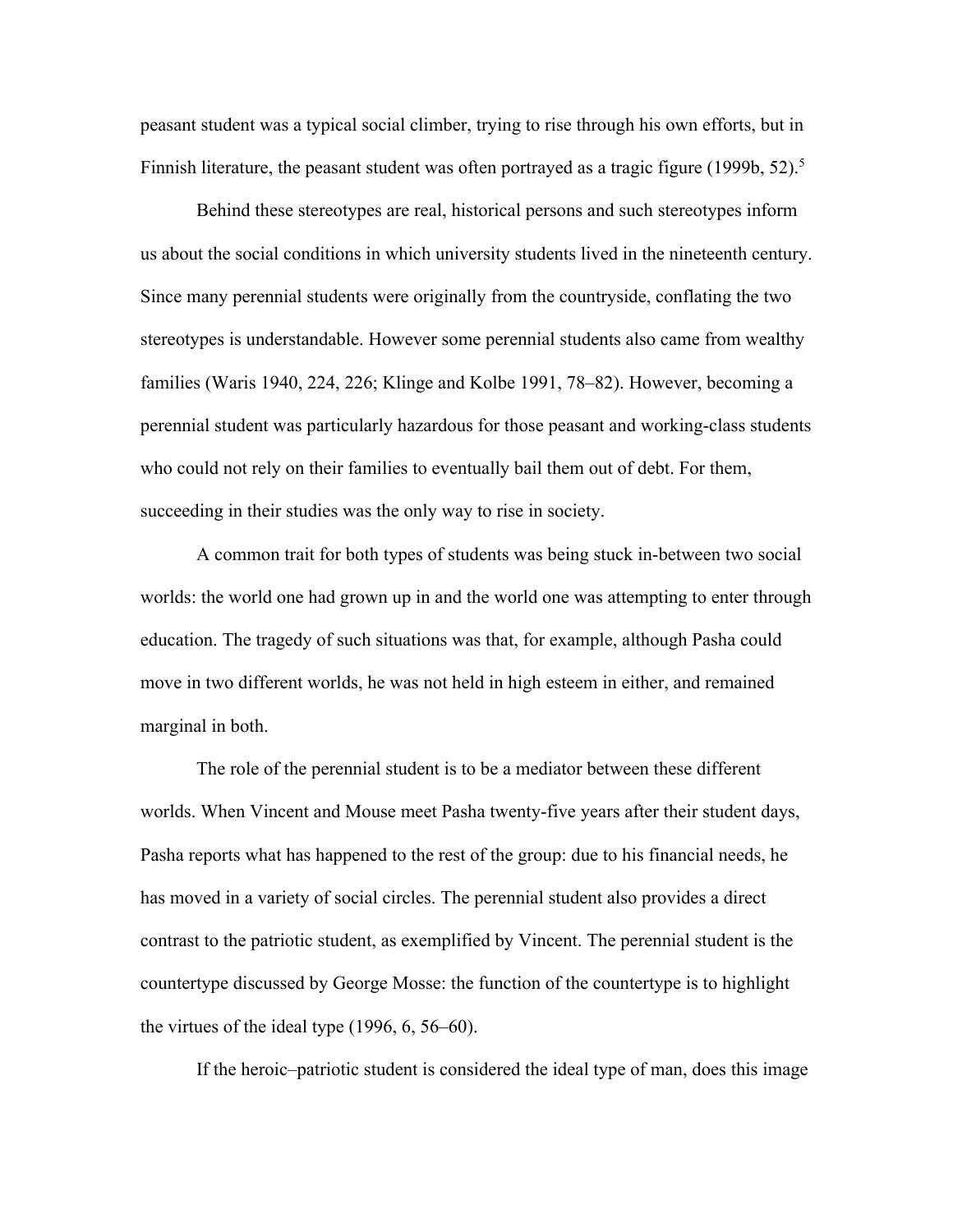also represent the hegemonic ideal of masculinity of early and mid-nineteenth century Finnish culture? There is evidence in the story that it does not, for there are other representations of masculinity—other male characters—that carry more weight, even if they are peripheral in the story itself. . These are the fathers, both Vincent's real father and his foster father. The fathers are not discussed much, but their influence on Vincent and his brother is evident: Vincent becomes an officer like his real father and Mouse ends up working in his father's business. It is interesting that the national romantic student's relationship to his father's generation does not seem contentious, but rather they share a common ideal of patriarchal masculinity. Though the students occupy center stage in the story, behind the scenes the older generation is in control, yet with a benevolent attitude towards the younger generation and its patriotic pursuits.

Thus, it is the fathers' generation that represents hegemonic masculinity and the patriotic student acts as his apprentice. Even the "fraternity" of students with their comradery and "brother's toasts" does not pose a threat to the older generation; rather they continue a ritual in which many generations before them have participated.<sup>6</sup> Moreover, the fraternity of students seems unequal, as shown by the different fates of the students. As in the case of Runeberg's student, upon discovering the heroic deeds of his forefathers, he honors them rather than turn against them. This harmonious relationship between fathers and sons is remarkable in contrast to the contentious father–son relationships in the realist literature of the late nineteenth century.

## Realist Student Images: Challenging Hegemony?

In several works of fiction published in Finland in the 1880s and 1890s, university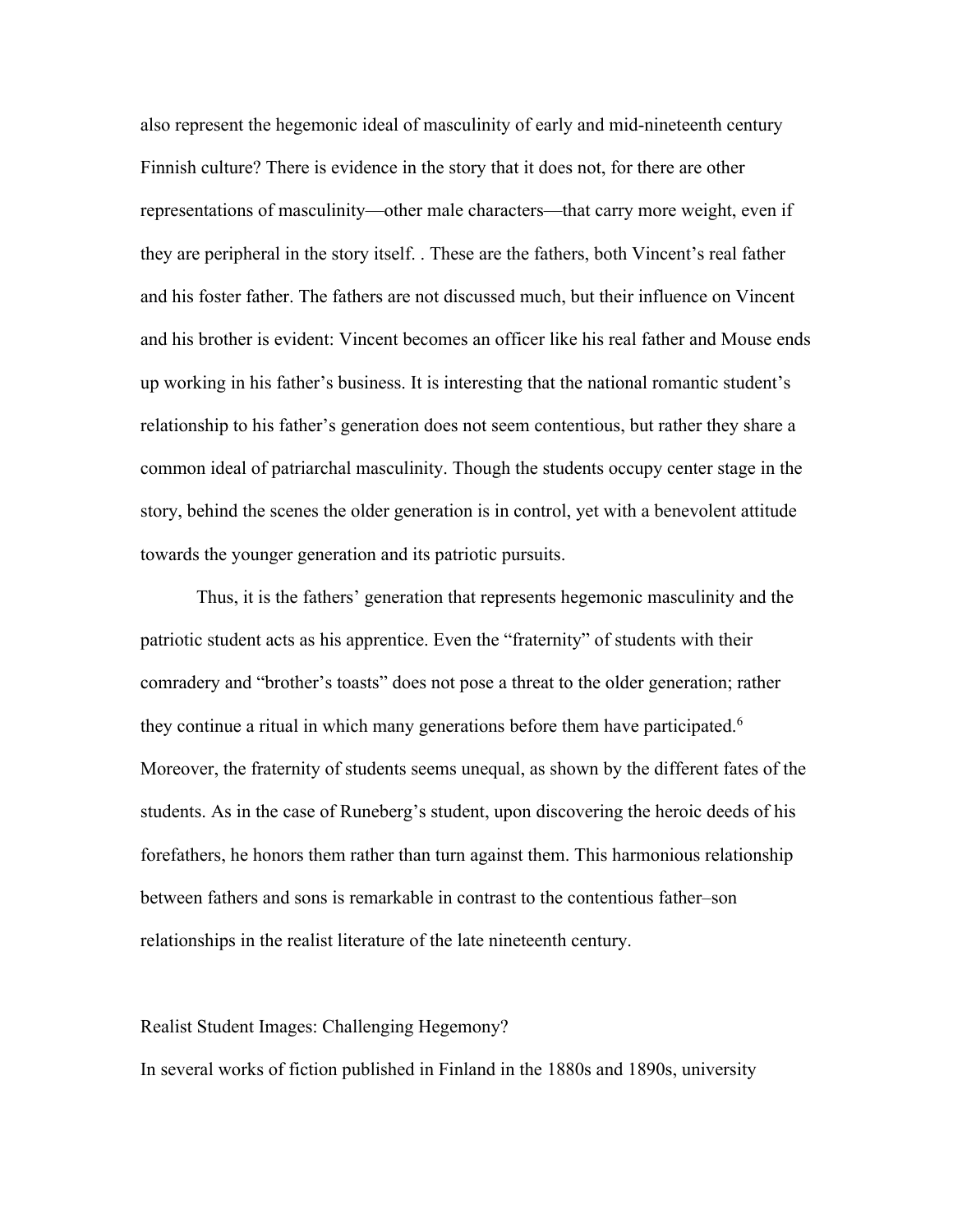students acted as the protagonists. However, these protagonists were presented in a critical light: the earlier heroism was gone and even ridiculed. The characters were also much more complex; they were neither exclusively good nor bad, but displayed a more ambiguous moral character—a common feature of realist literature. These characters also signaled the arrival of the first modern subjects of Finnish literature: they were selfreflective individuals rather than representations of collective subjectivity, which had been common in Finnish literature until then (Molarius 1996, 23).

I discuss the novels Juhani Aho's Helsinkiin (1889; To Helsinki), Arvid Järnefelt's Isänmaa (1893; Fatherland), and K. A. Tavaststjerna's Barndomsvänner (1886; Childhood Friends).<sup>7</sup> All three novels tell the story of a student who comes from a small, provincial town or the countryside to Helsinki to study at the university.<sup>8</sup> Both Järnefelt's Isänmaa and Tavaststjerna's Barndomsvänner are bildungsromans; they are concerned with the development of the modern subject (Karkama 1997, x; Nummi 2003a, 85–9). But the protagonists are very different, and their respective journeys take different turns. Aho's novel Helsinkiin has some elements of a bildungsroman, as well, but the story only covers the student's trip from his hometown to Helsinki—that is, the moment of transition (Lyytikäinen 1997, vii–ix).

The three authors were members of the same generation who knew each other. Aho and Järnefelt, in particular, were close friends: they met as students in Helsinki and their friendship continued throughout their lives. Though all three authors knew Finnish and Swedish, Aho and Järnefelt wrote their literary works in Finnish, whereas Tavaststjerna wrote his in Swedish.<sup>9</sup> Despite his language choice, Tavaststjerna was part of the group of young Finnish authors who adopted the realist style in the 1880s, and can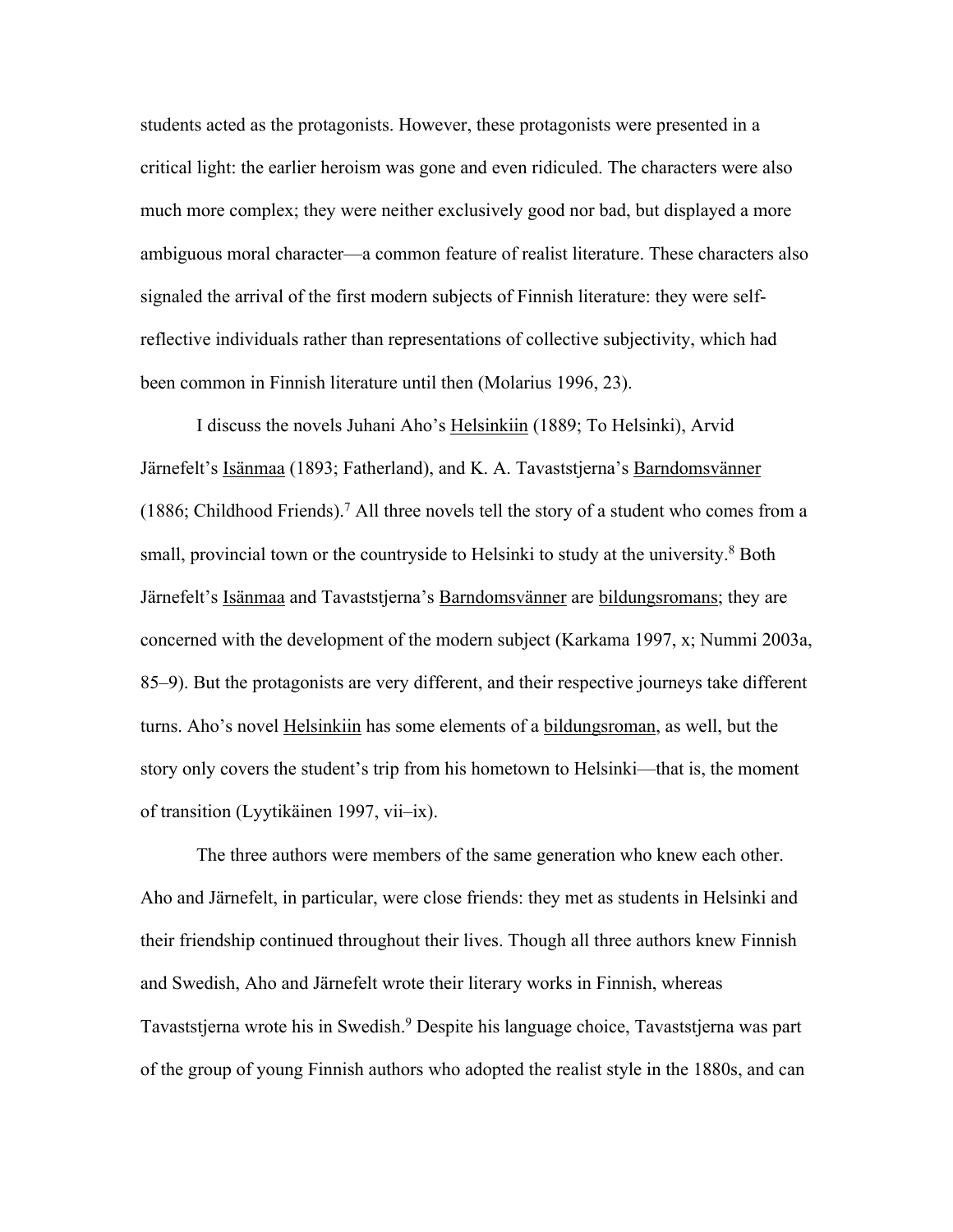be regarded as part of both the Finnish and Swedish language literary traditions in Finland (K. Laitinen 1997, 239–44, 265–6; see also Koli 1999, 75).

Published near in time to one another, the three novels were thematically part of contemporary discussions on Finnish nationalism and social questions such as problems caused by industrialization and urbanization, poverty, and the "woman question" (e.g., K. Laitinen 1997, 215–8; Lappalainen 1999a, 8–13; 1999b). In addition, the theme of student life links them to the Scandinavian "university novels" published in the late nineteenth century (Ahlund 1990; Lappalainen 1999b, 51–3). The best-known Scandinavian author to write about student life was August Strindberg, and his short stories published in the 1870s probably functioned as a catalyst for other authors (Ahlund 1990, 92).10 Norwegian author Arne Garborg's Bondestudenter (1883; Peasant Students, translated into Finnish as Talonpoikais-ylioppilaita 1891) was one of the earlier Scandinavian novels on this theme. The Finnish authors were of course familiar with these Scandinavian works (Lyytikäinen 1997, x; Lappalainen 1999b, 51).

I begin by discussing the kind of masculinity the student protagonists represent. Then, I analyze the contrast between the student protagonists and their fathers and the kinds of masculinity they each represent.

The Student as a Critique of Normative Masculinity

None of the realist student protagonists are heroic in the way the national romantic protagonists were. In Aho's novel Helsinkiin, Antti, a young man from a provincial town, travels to the capital to enroll in the university. On his way, he meets other students and joins them in drinking and card playing. The story ends when he arrives in Helsinki and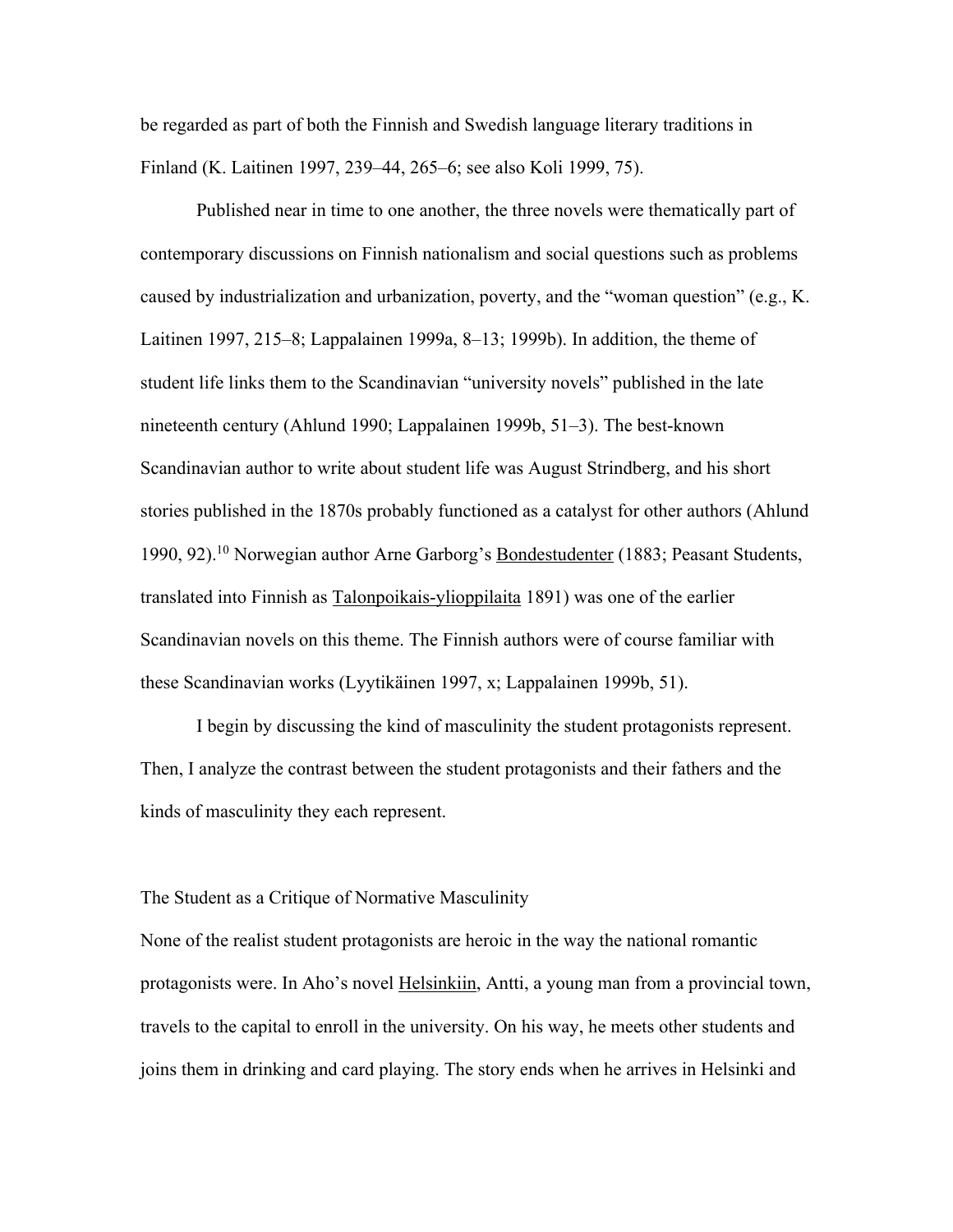disappears into the night with his new friends. In short, Antti is corrupted during his trip to the capital.

Järnefelt's Isänmaa tells the story of Heikki Vuorela, a farmer's son and the first of his family to study at the university. He gets involved in nationalist student politics and is torn between becoming a farmer—staying among "the people"—and pursuing an academic career. Though he does not succumb to the usual temptations of student life drinking, gambling, and prostitutes—he is easily persuaded by his friends and wants to please everyone. In his own view, he is too soft, too idealistic, and too "feminine." Heikki goes through a long inner struggle before finding his place in life. In the end, he chooses personal happiness over duty: he gives the farm to his foster sister and continues his academic career.

In Tavaststjerna's Barndomsvänner the protagonist, Ben Thomén, is not interested in politics. Instead, he joins a student choir and becomes the star tenor, which offers him many opportunities to party, and he begins to neglect his studies. Ben struggles to choose between a career in singing, his true passion, and a career in law, which is what his father wants. When he decides to study singing, he knows it means breaking off his relationship with his father. In addition, though he gets engaged to the woman he loves, she breaks it off to make it easier for him to go to Paris. Though he makes what initially seems the right choice—following his dream—he betrays the people closest to him. Due to his reckless life in Paris, Ben loses his voice and is forced to return to Finland and start over. In the end, Ben settles for a quiet life as a stationmaster in a remote village, living with his mother. The novel ends in a sense of resignation.

These realist student protagonists are very different from the national romantic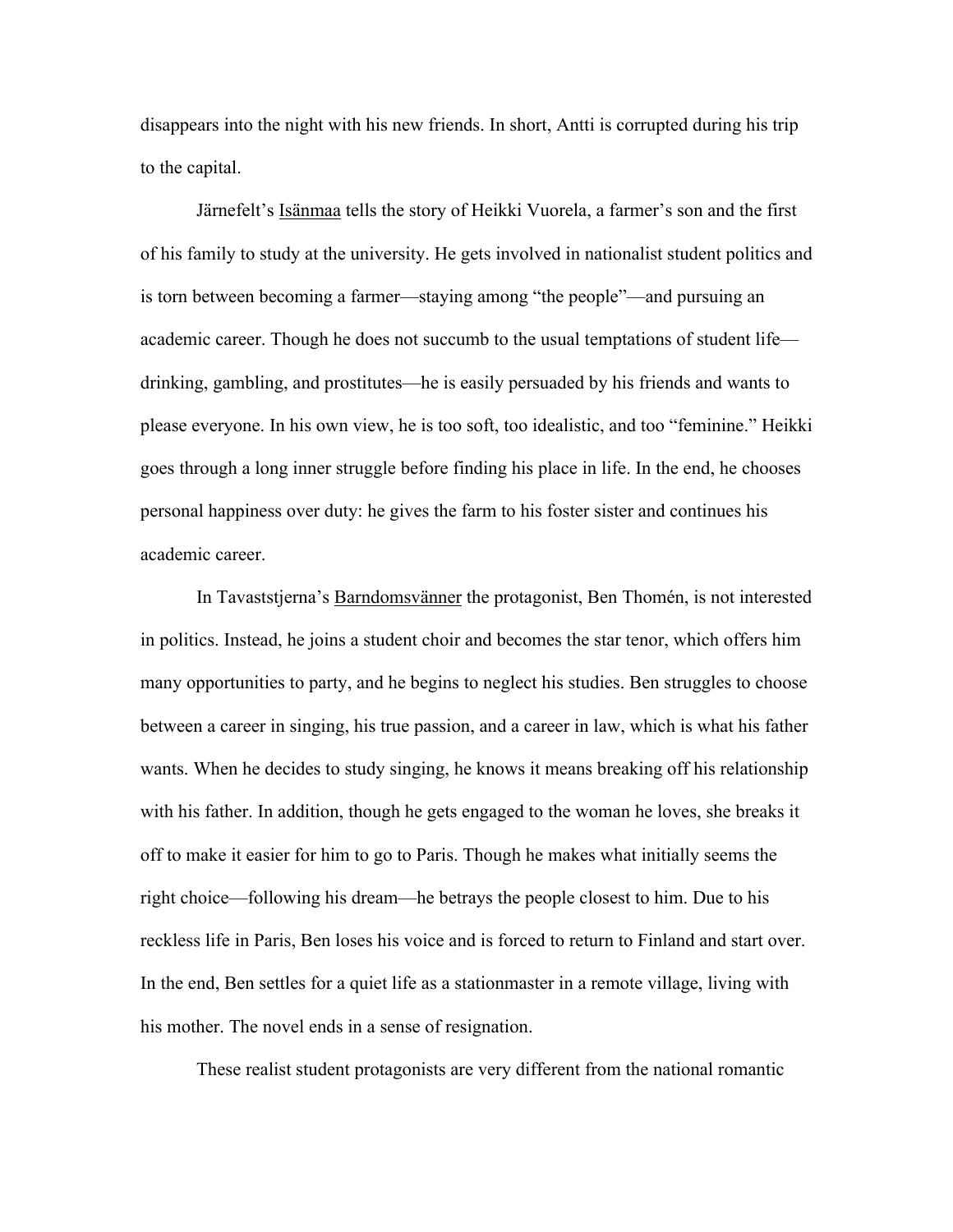heroes who put duty and loyalty before their own feelings. Particularly Antti in Helsinkiin and Ben in Barndomsvänner lack will power and succumb to temptation. Though much stronger, Heikki in Isänmaa is full of self-doubt, and he takes a long time to find his way.

To contextualize these student characters, we need to first consider the genre of literature to which they belong. Realism became influential in European literature starting in the early nineteenth century and arrived in Finland particularly through French, Russian, and Scandinavian influences in the 1870s and 1880s (Lappalainen 1999a, 8–13; also 2000). Realism took its subject matter from ordinary life, and realist protagonists were often ordinary people with flaws. Moreover, Finnish authors were predominantly influenced by naturalism, a subgenre of realism based on a worldview that a person's faith was determined by circumstances and "blood" rather than by his or her own actions (Lappalainen 1999a, 11–12; R. Rossi 2009, 10, 20–24). In general, flawed and sometimes even decadent or repulsive characters were common in realist literature and, in this way, the realist student characters Aho, Järnefelt, and Tavaststjerna were typical of the genre (Molarius 2000, xvi–ix; Nummi 2003b, xix–xx; R. Rossi 2009, 23, 229–30, 237–9).

But the realist student characters also need to be seen in the context of political developments in Finland: they are a product of the growing opposition movement within the Fennoman (Finnish nationalist) party in the 1880s. Päivi Molarius argues that the change in literary student protagonists reflects the fracturing of the Fennoman identity and the political split within the nationalist movement into young Fennoman and old Fennoman (Molarius 1996, 23). The split within the nationalist movement was both generational and ideological. The young Fennoman had liberal views on social issues and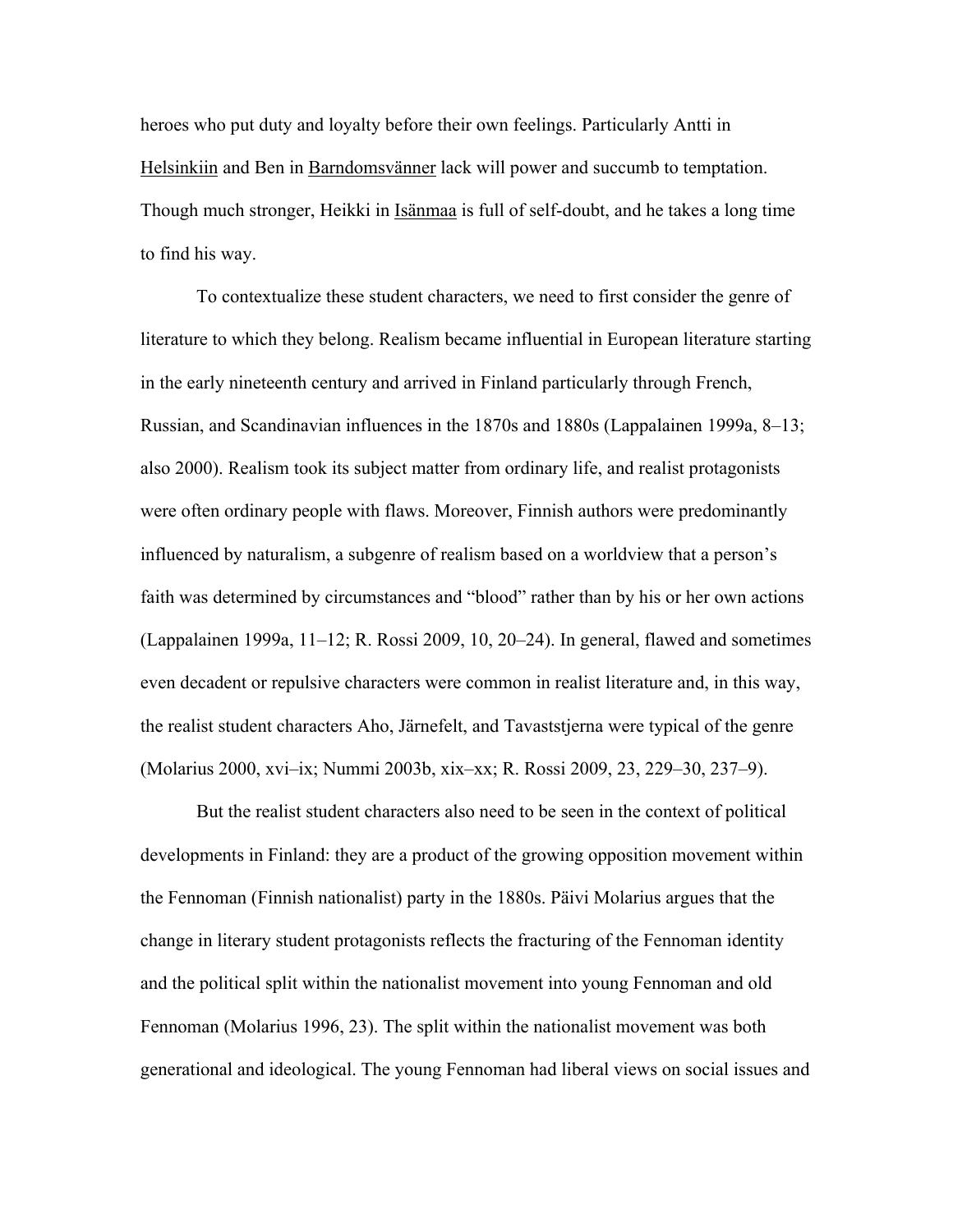were critical of the older generation's conciliatory policies. The old Fennoman ideology was based on the idea of a united Finnish nation, which underemphasized and even idealized socio-economic differences, and it was never translated into a well-defined political program to tackle social problems (Rommi and Pohls 1989, 114–8; Vares 2000,  $28 - 57$ ).

Authors such as Aho, Järnefelt, and Tavaststjerna belonged to the young generation of activists who advocated for social reforms in the 1880s. As authors, they turned to realism, attracted by its potential for influencing readers by presenting uncomfortable truths and shocking characters (R. Rossi 2009, 235–6). As part of their "rebellion," they challenged the values of the earlier generation of Finnish nationalists by creating an alternative image questioning the heroism, patriotism, and idealism of the national romantic era. Though, on one hand, this was a collective undertaking by the younger generation, on the other hand, it involved conscious "doing" by individual authors. The authors themselves were aware of the potential risks and the damage their artistic choices could cause their careers. Juhani Aho in particular came under attack.

Prior to publishing Helsinkiin, Aho was regarded the rising star of Finnish literature. However, his previous novel, Papin tytär (1885; Pastor's Daughter), though generally well received, had been criticized because of its unflattering depiction of the student character that the pastor's daughter falls in love with. One critic called him a "detestable egoist" (Tudeer [1894] 2000, 370; Aho 1951, Part I, 424–7; Molarius 2000, xvi–ix). The novel Helsinkiin took realism a step further and was not well liked by the critics. The realist style, which attempted an objective view, was seen as cold and detached, and the student protagonist came across as unlikable (Niemi 1985, 80–1;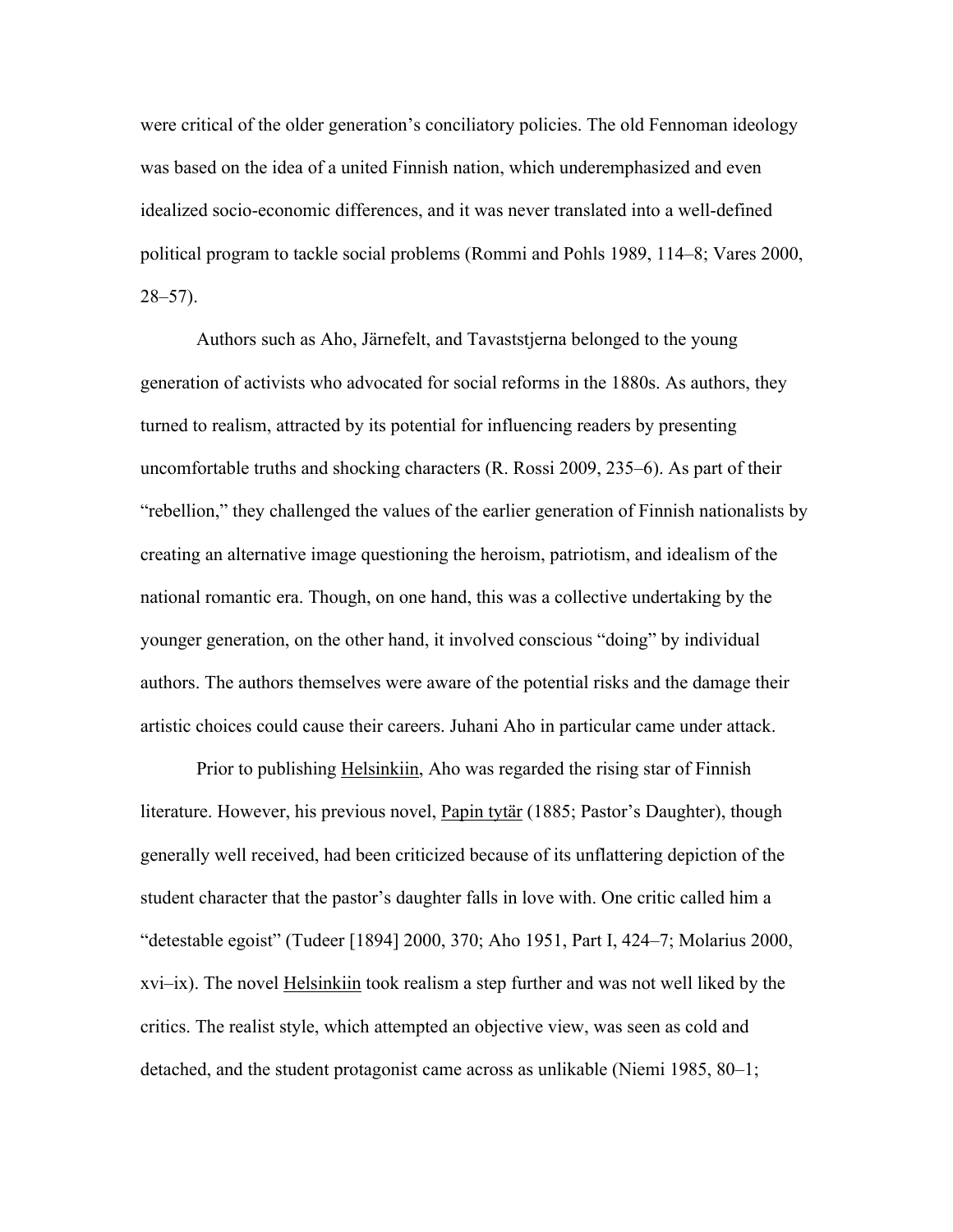Lyytikäinen 1997, xii–xiii).

Järnefelt's and Tavaststjerna's novels did not provoke the same reactions, though their depictions of student life—with its parties and visits to prostitutes—were too "realist" for contemporary taste. Nonetheless, critics generally reacted positively to Järnefelt's Isänmaa, perhaps because in the end the protagonist, Heikki, is a reformed man (Niemi 2005, 269–70). Tavaststjerna's Barndomsvänner was not widely disliked, but one influential critic wrote a very negative review of it, criticizing the novel not because it was too realistic, but because it was not realistic enough. Most importantly, the novel did not discuss contemporary social or political problems and focused too much on the individual development of the protagonist (Nummi 2003a, 85–88; N. Laitinen 2016). This affected how others viewed the novel.

Realist works were generally not well received by the Finnish public due to the Fennoman view that literature should be "national" and promote the cause of Finnish nationalism and be written in the national language (Finnish). To the contrary, realist fiction was critical of Finnish nationalism, and the student protagonists failed to meet public expectations of them as nationalist icons (R. Rossi 2009, 11–13, 232, 238–9, 247– 8). Both Aho's Helsinkiin and Järnefelt's Isänmaa portrayed Fennoman politics in a critical light. In Tavaststjerna's novel, the issue is not directly addressed, yet it remains in the background.

As discussed earlier, images are profoundly political. In creating a new student image, the authors were making a political statement. Besides being generally antiauthoritarian and against the old Fennoman politics, what was the political message the realist student image was meant to convey? Thinking in terms of Connell's theory of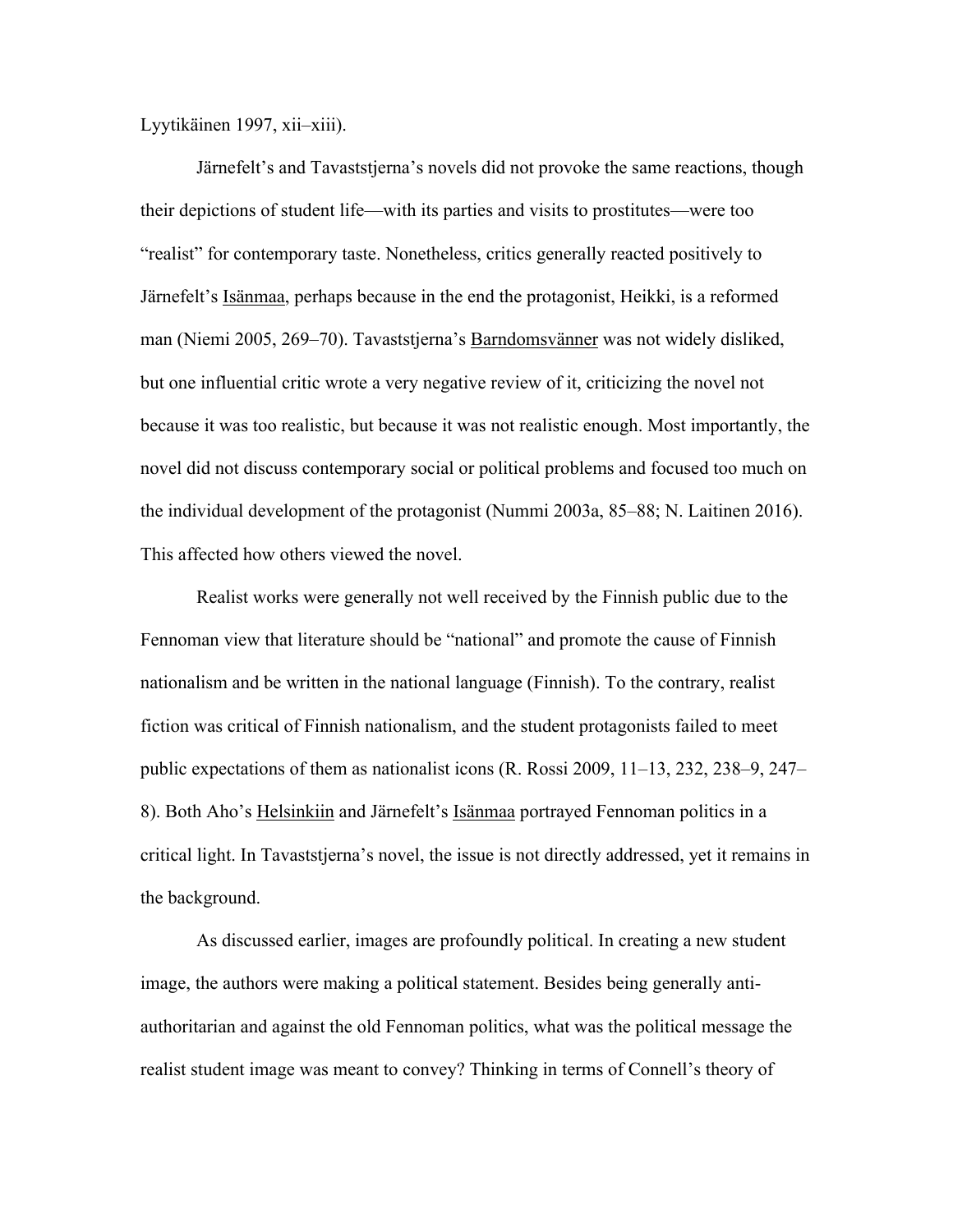hegemonic masculinity, can we read this as an attack on the contemporary hegemonic masculinity, as an attempt to replace it with a new ideal type?

The contemporary, negative reactions to the student characters in Aho's novels indicate that the realist, decadent student did not represent the ideal masculinity of the time (Niemi 1985, 80–1; Lyytikäinen 1997, xii–iii; Molarius 2000, xvi–ix). This is also evident in the three novels themselves, not only in the critical self-reflection of the student protagonists, but also in how the other male characters regard them. In the novels, ideal masculinity—or hegemonic masculinity—is represented by the father figures, as well as other students who provide a contrast to the student protagonists.

#### Contrasting Images of Masculinity

In the novels, the fathers are seen from the student protagonists' points of view, and the fathers' inner thoughts and feelings are usually not revealed. They remain distant, even stereotypical. However, they have a profound influence on their sons' lives.

In Helsinkiin, Antti's father is a civil servant. We learn that he is a trustworthy family man who does not show his feelings. Antti sees his father as serious and confident (vakava and varma in Finnish; Aho 1997, 9). Though Antti wishes to be like his father, he resents his father's demands. In Barndomsvänner, there are two father figures: Ben's own and his fiancée's father. They resemble Antti's father in Helsinkiin: established middle-class men with careers, families, and responsibilities, living financially secure, yet uneventful lives. Ben's father exists only in the background, but Ben has real contact with his fiancée's father. They both expect Ben to study for a career with good financial prospects, and Ben lets them both down by choosing to become a singer. In contrast,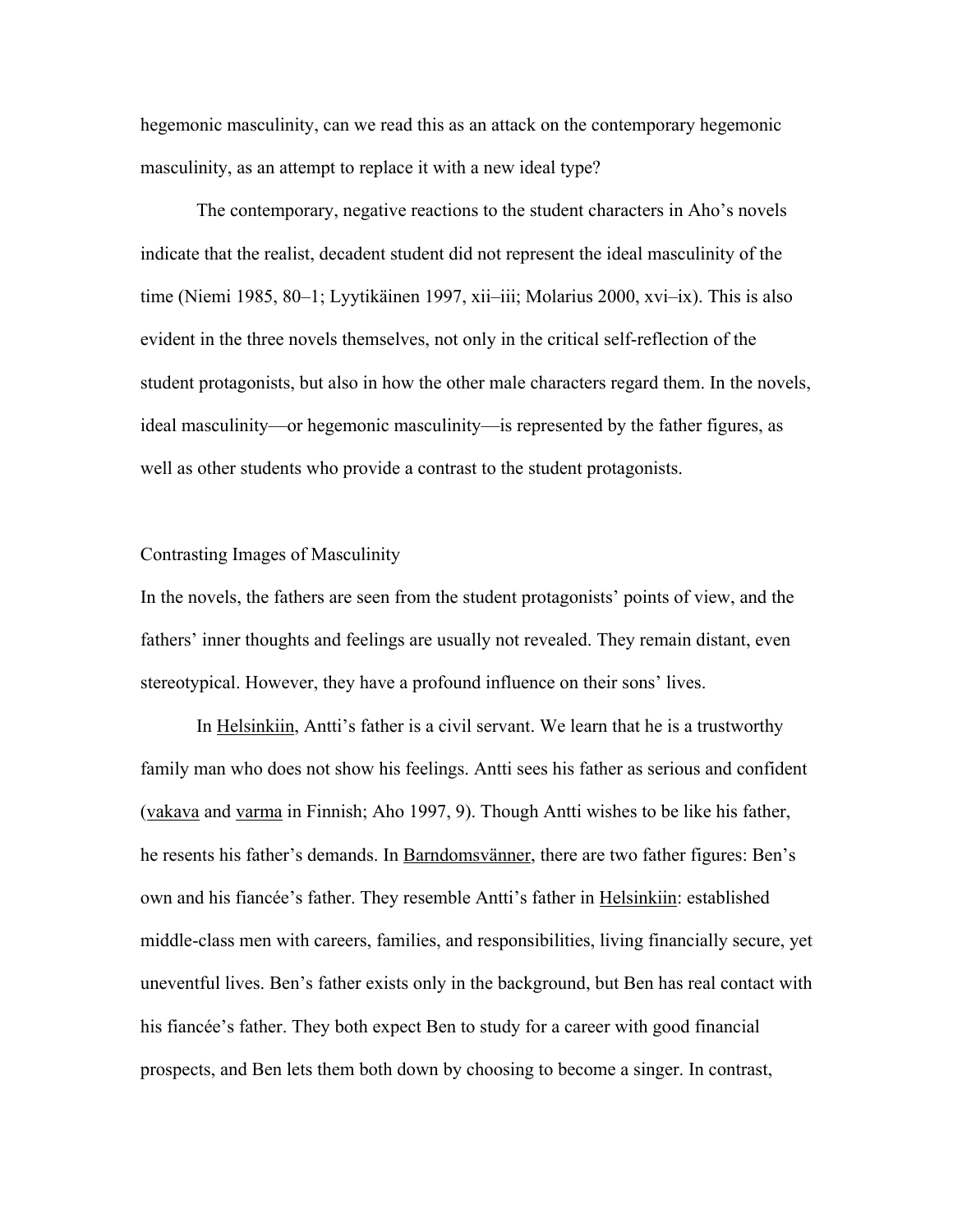Heikki's father in Isänmaa is a traditional farmer, a quiet, hard-working man opposed to modern ways. He wants Heikki to continue farming and sends him to school only reluctantly. In Heikki's eyes, his father is a demanding figure:

Heikki tunsi isänsä ja näki hänet nyt ihan kuin elävänä silmiensä edessä,—hänen varman, tasaisen, mutta peräytymättömän luontonsa. Siinä ei auttanut muu kuin totteleminen. (Järnefelt 1997, 40)

#### **<LINE#>**

(Heikki knew his father and saw him now as if he were standing right in front of him his confident, steady, but unyielding character. There was no other choice but to obey him.)

Heikki himself is not able to master such confidence and steadiness. Yet, like the other student protagonists, he is aware that these are the qualities valued by society and he has likewise internalized them. Thus, the student protagonists' relationships with their fathers are ambiguous. Especially regarding Antti in Helsinkiin, who wants to emulate his father in certain respects, such as drinking hard liquor and projecting a confident and serious demeanor, but he does not have a warm relationship with his father. In general, the fathers are depicted as old fashioned and patriarchal, and the sons resent them for that.

Overall, the fathers represent what was considered normative masculinity in latenineteenth-century Finnish society. In his study of middle-class nineteenth century masculinity in Sweden, David Tjeder argues that the tacitly approved ideal was "the married man of character, leading a life of moderation, of mastery over his passions" (2003, 274). Likewise, according to Arja-Liisa Räisänen, in Finland at this time the ideal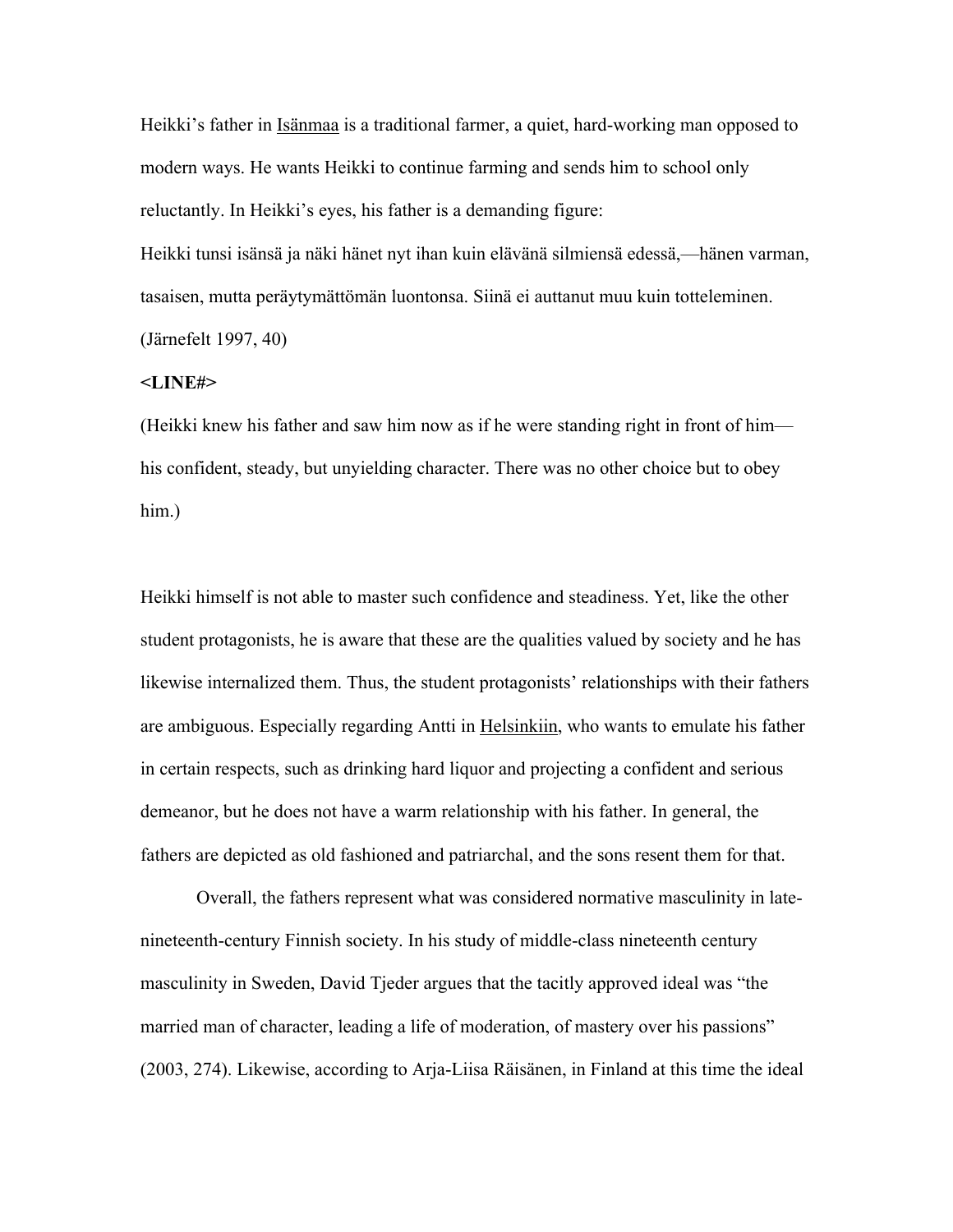man was "hard-working, honest, morally above reproach and, above all, a temperate family provider who found his masculine identity in his work" (1995, 274). All of the fathers in the realist novels fit these descriptions, even the peasant father of Järnefelt's Isänmaa. Compared to the fathers in the national romantic works, they are not different in essence, but in their relationships with their sons. Whereas Runeberg's student learns to respect the sacrifices of his ancestors and Vincent decides to follow in his father's footsteps, the realist student protagonists want to rebel against their fathers and their fathers' values.

The student protagonists are also shown in contrast to other student characters that represent familiar student "types." But they serve the opposite purpose in the stories than in the national romantic works. Instead of highlighting the student protagonists' heroism, they show their flaws. For example, one of the characters in Isänmaa is a patriotic student leader, Antti, whom Heikki admires because of his confidence and steadiness—the very same qualities Heikki sees in his father but does not find in himself (Järnefelt 1997, 124). In Helsinkiin, a similar contrast is made between the protagonist, Antti, and his sister's fiancé, Pekka, who is an ideal student and, according to the women of the family, an ideal son-in-law. However, the more the family pushes Antti to be like Pekka, the more Antti resents him. In other words, in the realist student novels, the student protagonist is the one in danger of becoming "ruined." This also happens to Ben in Barndomsvänner, and in Helsinkiin, it seems that Antti is headed that way. In Isänmaa, Heikki manages to steer away from the worst trouble, but a fellow student in whom Heikki confides, Olli, goes from being an exemplary medical student to becoming a drunk; had Hekki followed his advice to suppress his feelings and continue partying, Hekki could have met the same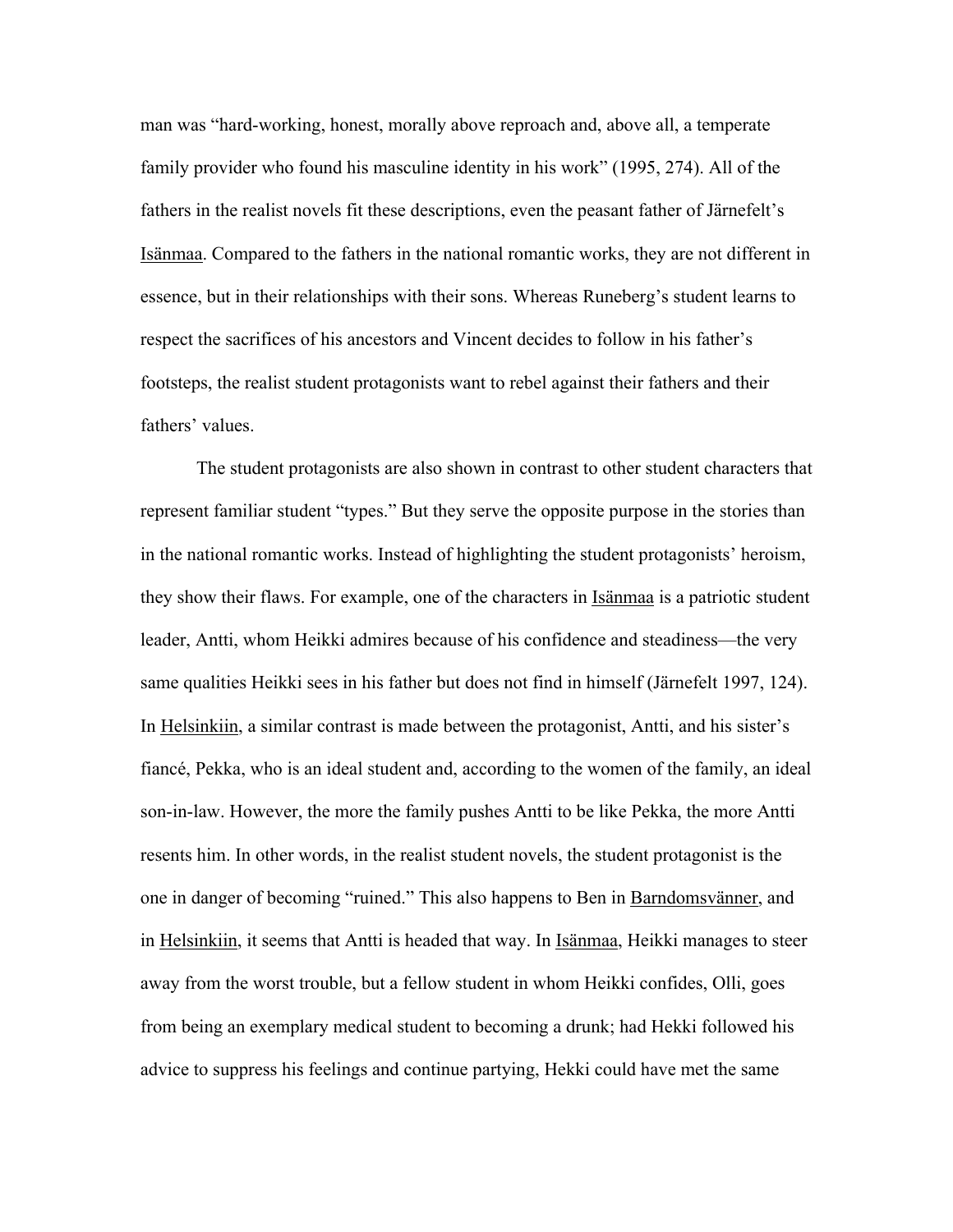In choosing to depict flawed student protagonists, the realist student novels confounded the previous order. The novels critique the protagonists and present the oldstyle patriotic heroes and their political activities with sarcasm. In addition, those who fit the normative idea of masculinity, such as the fathers, are seen through hostile eyes. Thus, the overall message of the novels regarding masculinity is ambiguous.

In terms of Connell's theory of hegemonic masculinity, it can be argued that the realist authors depicted different representations of masculinity to create a new, alternative student image to challenge the values of their fathers' generation, including the dominant ideal of masculinity. However, contemporary reactions to the novels suggest that this was not the message the wider audience received, as the nature of masculinity was not a focus of interest at this time. The novels were judged mostly through a nationalist lens: how the works fit the Fennoman's idea of "national" literature.

Because representations of masculinity reference models of political authority, the father figures in both national romantic and realist literature represented the old authoritarian, patriarchal political system. But the student images in these genres do not have identical meanings. Whereas the national romantic imagery referred to classical heroism, the realist imagery questioned whether such heroism was possible, or even desirable. In the national romantic novels, the message was "nationalist," broadly speaking, but in the realist novels, the political message isless overt. However, since these novels were part of a larger cultural conversation, it is possible to infer the political message. The young Fennoman ideology of the 1880s called for social reforms, for example, improvements in workers' conditions and women's position. They were also

fate.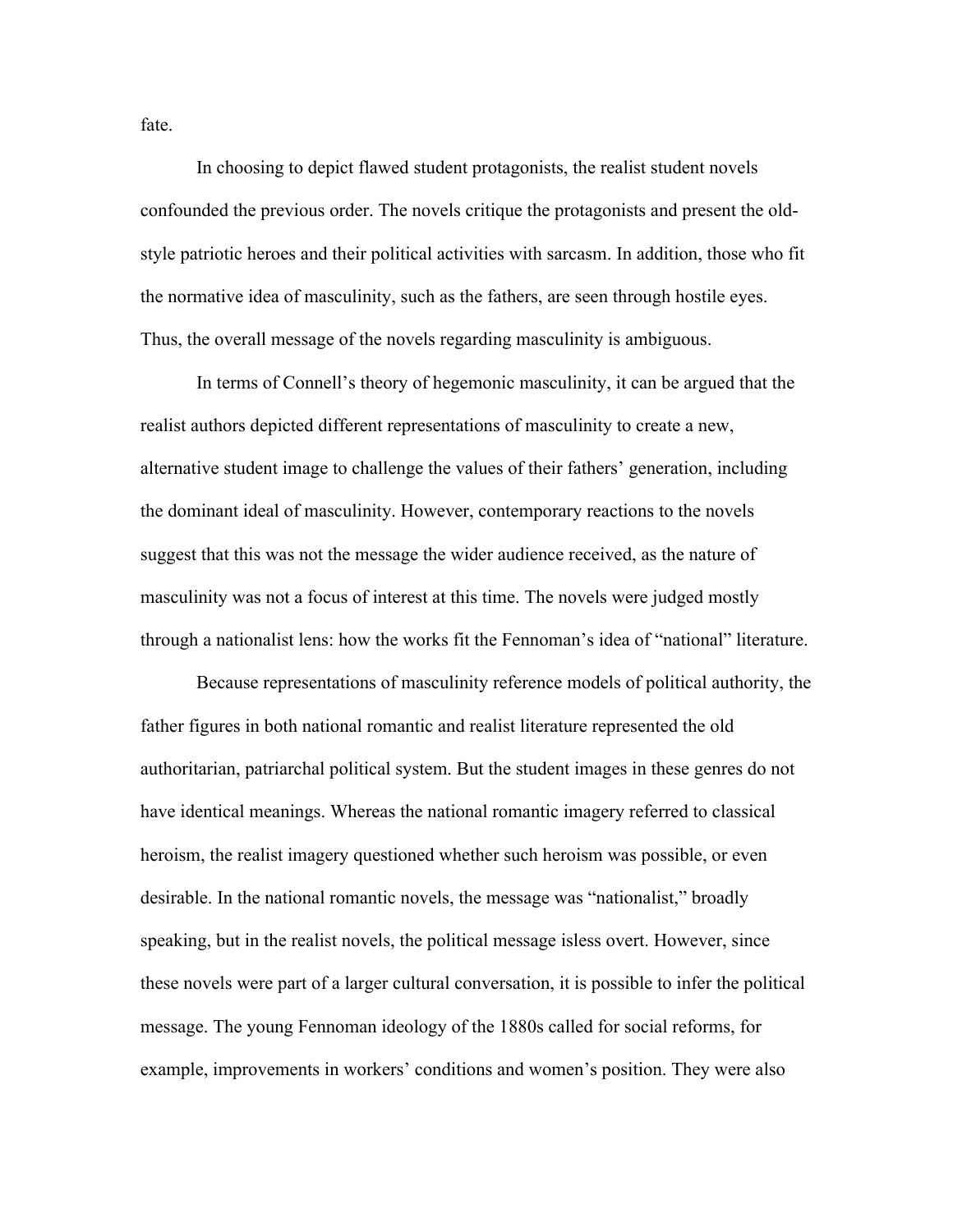critical of the older generation of Fennoman leaders, who by now had established social positions and seemed resigned to the status quo (Rommi and Pohls 1989). As confusing as the realist student images—particularly in Aho's novels—might have seemed to the contemporary audience, they generally convey a humanist and anti-authoritarian message that was also profoundly connected to masculine ideals.

In retrospect, the realist novels suggest a more flexible definition of masculinity. In the world depicted in the novels, the limits of masculinity are defined through femininity—masculinity was "not-femininity"—which was equated with emotionality: the steady and confident man was not supposed to be emotional. But the time had not yet come for an explicit discussion of gender roles and the gender order; this began only in the second half of the twentieth century.<sup>11</sup> Accordingly, only since then have historians identified the end of the nineteenth century as a period of crisis in, or redefinition of, masculinity (e.g., Bederman 1995, 10–20; Mosse 1996). I suggest that the reshaping of the student image in the late nineteenth century was an early attempt to renegotiate the limits of masculinity. Though masculinity per se was not an explicit topic of discussion in the same way the "woman question" was at this time, the realist student novels did question the contemporary definition of masculinity.

## Conclusion

Throughout the nineteenth century, the student was an important image of both masculinity and nationalism in Finnish literature. Authors such as J. L. Runeberg and Zacharias Topelius, among others, were instrumental in creating the image of the patriotic, or national romantic, student. This image was based on earlier images of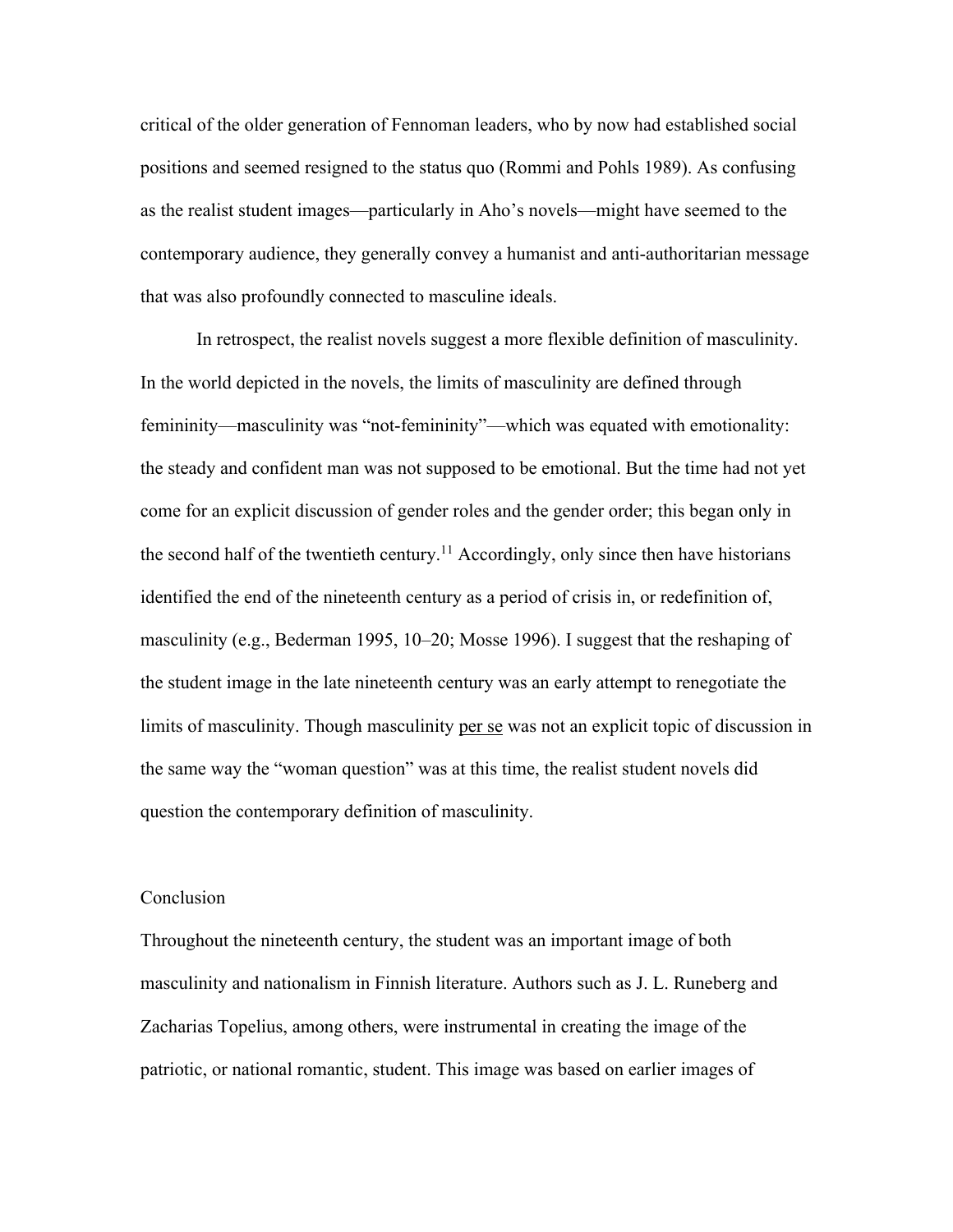students and of heroic masculinity, such as warriors or kings. The patriotic student was like a Homeric hero, and the image was gendered: the student was a man, and his role was to lead the nation. Though students may earlier have been considered the future hopes of their countries, in the late eighteenth and early nineteenth centuries in Finland and many other European countries, nationalist ideology molded them into national heroes. In Finland, students played a particularly important role in the nationalist movement, both concretely as actors and as symbols.

In the late nineteenth century, a new generation of authors, following the literary trend of realism, took on the image of the patriotic student to critique its national romantic underpinnings. The student protagonists of Finnish realist literature were not heroic; they were full of self-doubt, uncertain about their directions in life. Compared with the certainty of the Homeric heroes, the realist student protagonists—the first modern subjects of Finnish literature—appeared weak, fragile, and even decadent. This new version of the student proved unappealing for the audience, and critics viewed it unsympathetically.

I have argued that the change in the student image in the late nineteenth century was an attempt to question the limits of masculinity. The realist novels were part of a broader cultural conversation in which the younger generation of Finnish nationalists questioned the authority of the previous generation. The question of masculinity was at the center of this conversation, even if it was not directly "named." Nevertheless, the realist novels changed the student image in the eyes of the public: from then on, it was impossible to put him on a pedestal without a hint of irony. But, a deeper discussion of the definition of masculinity did not take place. If anything, the realist student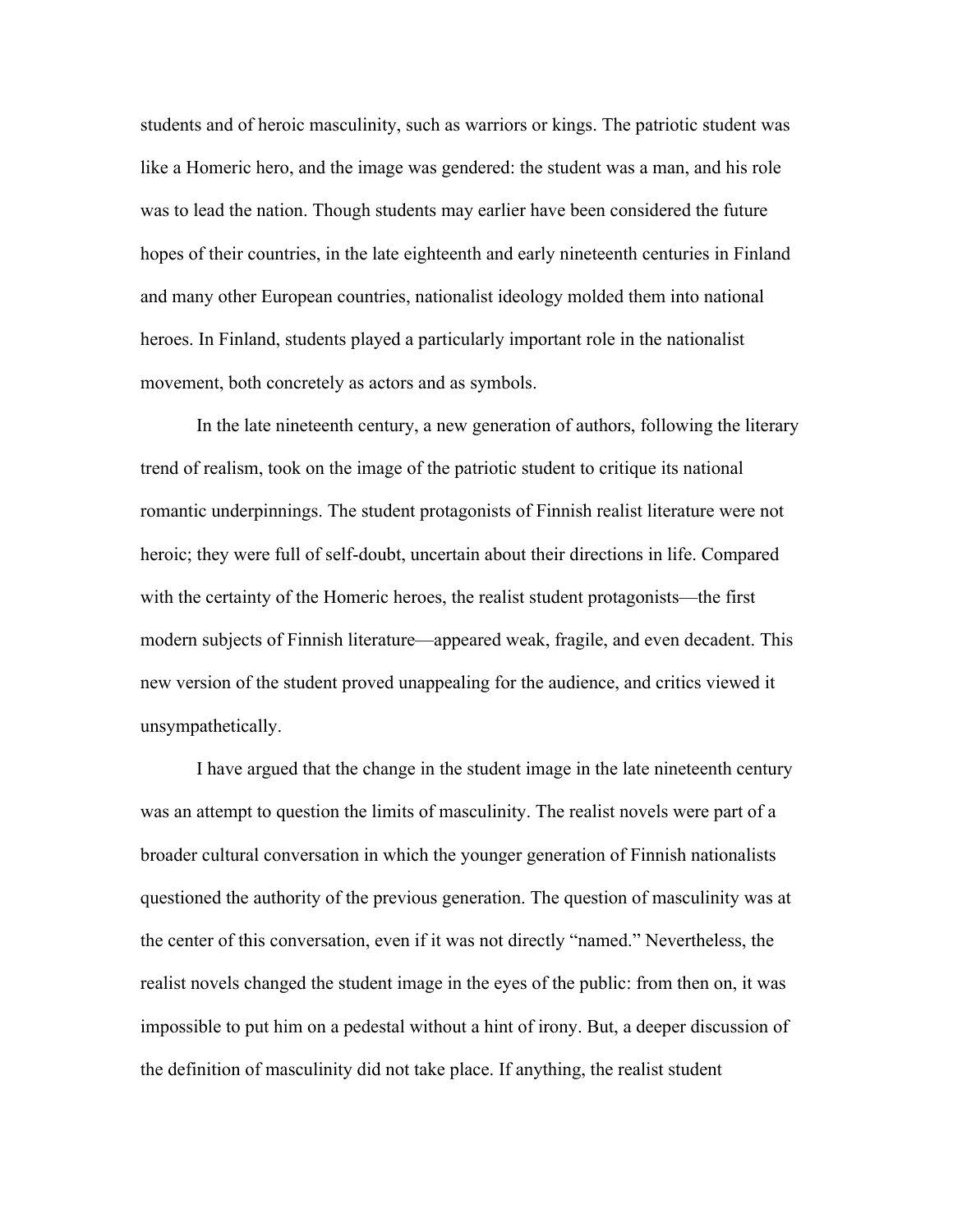protagonists with their many shortcomings deflected criticism from the real target, the hegemonic ideal of masculinity that defined the ideal man as serious, confident, and hardworking, but also non-emotional.

## Works Cited

Primary Literature

Aho, Juhani. 1997. Helsinkiin. 1889. Reprint, Helsinki: SKS.

———. 2000. Papin tytär & Papin rouva. 1885, 1893. Reprint, Helsinki: SKS.

Garborg, Arne. 2013. Bondestudenter. 1883. Republished in Project Runeberg. Last

modified September 21. http://runeberg.org/bondestud/

Holberg, Ludvig. 1846. "Anttonius Putronius eli Antto Puuronen." Translated and modified by Pietari Hannikainen. Kanava 1846 (1-11).

Järnefelt, Arvid. 1997. Isänmaa. 1893. Reprint, Helsinki: SKS.

Runeberg, J. L.. 1951. Fänrik Ståls sägner. 1848, 1860. Helsinki: Söderström & Co.

———. 1952. The Tales of Ensign Stål. Transl. C. W. Stork, C. B. Shaw, C. D. Broad.

Helsinki: Söderström & Co.

<sup>1980</sup>. Vänrikki Stoolin tarinat. 1889. Translated by Paavo Cajander.

Hämeenlinna: Karisto.

———. 2015. Hanna: En dikt i tre sånger. 1836. Republished in Project Runeberg. Last modified April 11. http://runeberg.org/jlrhanna/

Strindberg, August. 1912. "Från Fjärdingen och Svartbäcken: Studier vid akademien." In Samlade skrifter, vol. 3, 5–108. Stockholm: Albert Bonniers förlag.

Tavaststjerna, K. A. 1985. Lapsuudenystävät. 1975. Transl. Kari Jalonen. Hämeenlinna: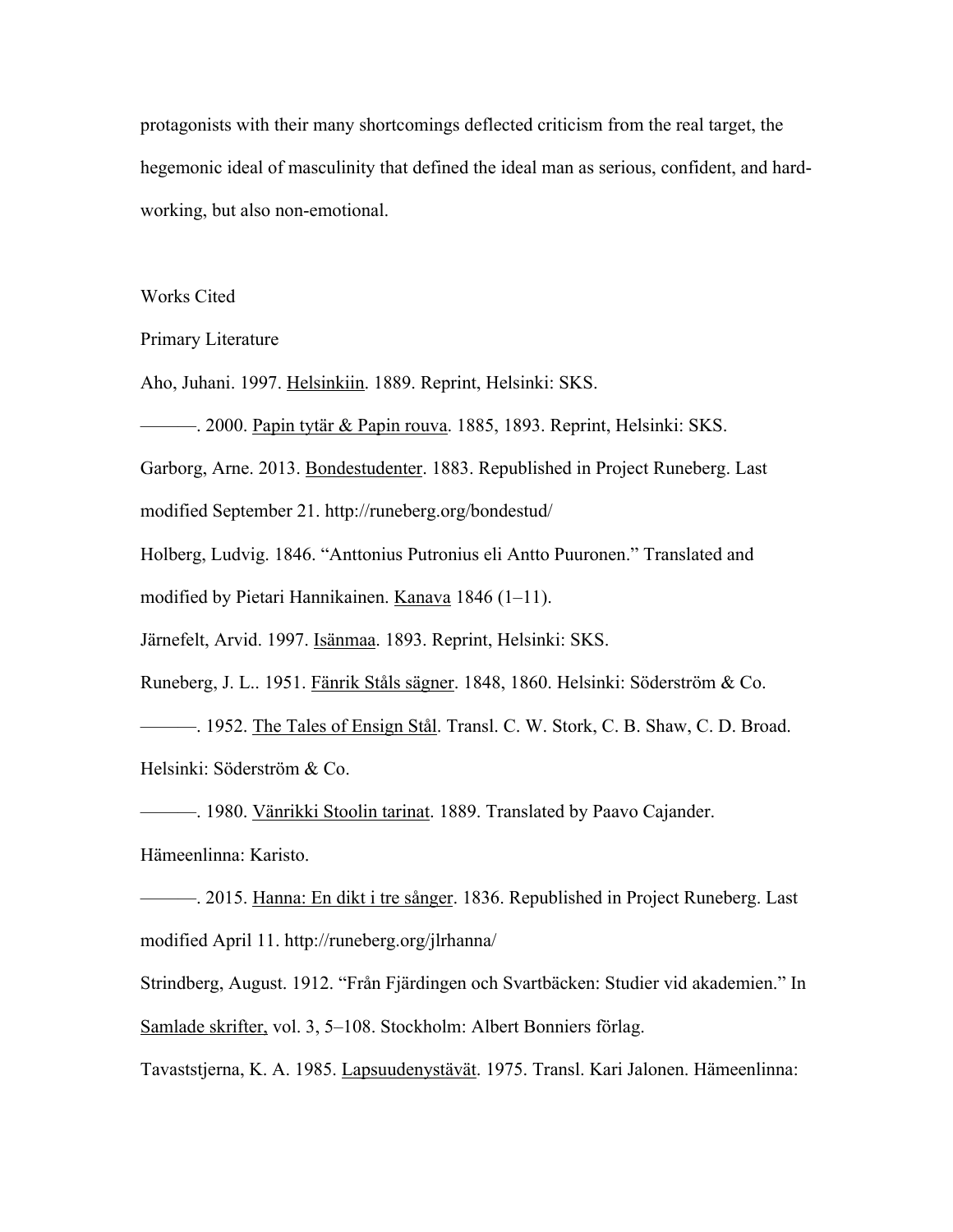## Karisto.

———. 1988. Barndomsvänner. 1886. Hälsingfors: Schildt.

Topelius, Z. 1925. Vincent Vågbrytaren. 2nd ed. Ruotsalaisia koulutekstejä, vol. 6. Porvoo: WSOY.

———. 1949. "Vinsentti Aallonhalkoja". Transl. Ilmari Jäämaa. In Kootut teokset, vol. 4, 389–475. 5th ed. Porvoo: WSOY.

Secondary Literature

Ahlund, Claes. 1990. Den skandinaviska universitetsromanen 1877–1890. PhD diss.,

University of Uppsala. Stockholm: Almqvist & Wiksell International.

Aho, Antti. 1951. Juhani Aho: elämä ja teokset. 2 vols. Porvoo: WSOY.

Alapuro, Risto. 1988. State and Revolution in Finland. Berkeley and Los Angeles:

University of California Press.

Bederman, Gail. 1995. Manliness & Civilization: A Cultural History of Gender and Race

in the United States, 1880–1917. Chicago: University of Chicago Press.

Brubaker, Rogers. 1992. Citizenship and Nationhood in France and Germany.

Cambridge, MA: Harvard University Press.

Campbell, Joseph. 1988. The Hero with a Thousand Faces. 1949. London: Paladin.

Clark, Anna. 2007. "The Rhetoric of Masculine Citizenship: Concepts and

Representations in Modern Western Political Culture." In Representing Masculinity:

Male Citizenship in Modern Western Culture, edited by Stefan Dudink, Karen

Hagemann, and Anna Clark, 3–22. New York: Palgrave Macmillan.

Connell, R. W. 1996. Masculinities. 2nd ed. Berkeley and Los Angeles: University of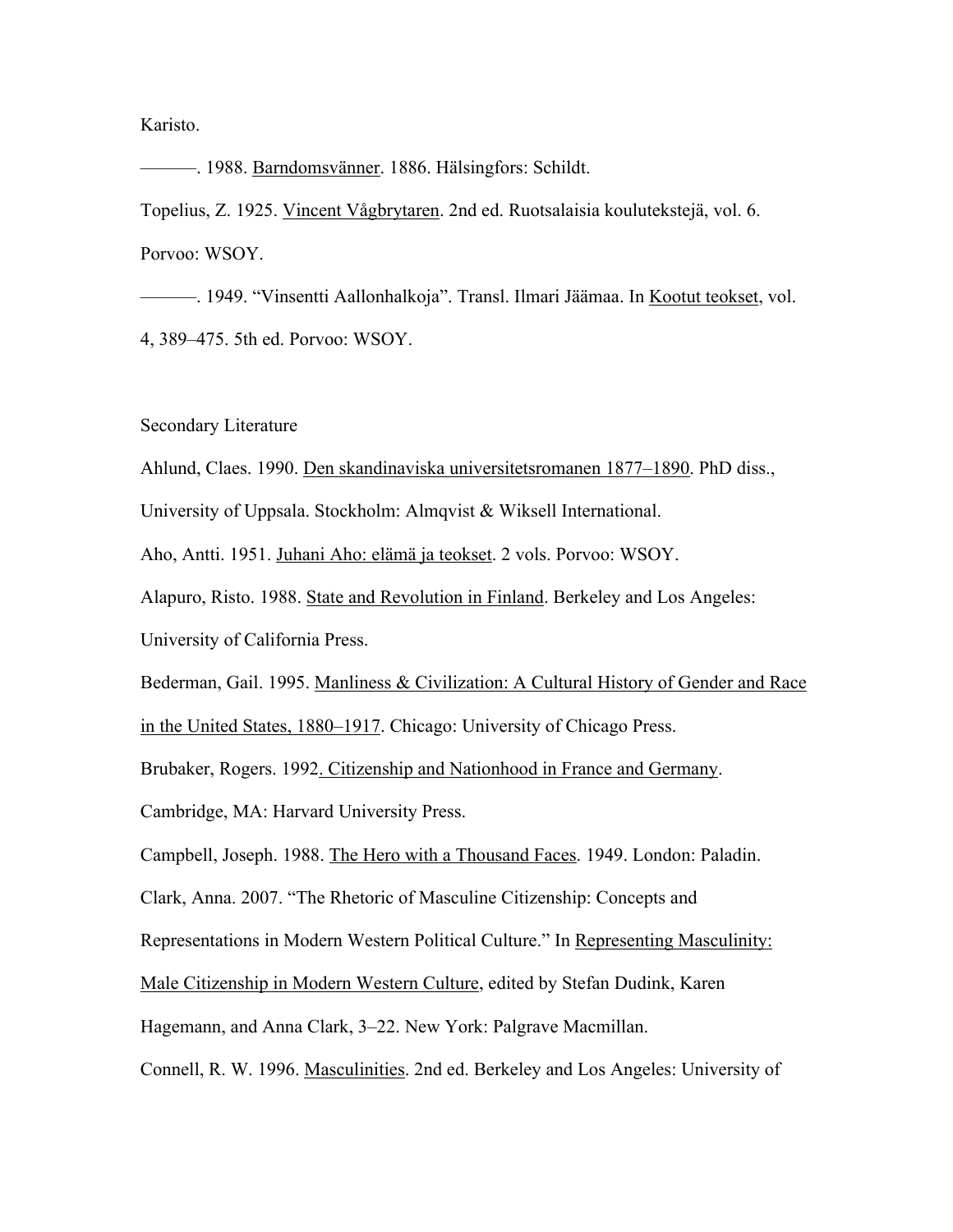California Press.

Connell, R. W. and James W. Messerschmidt. 2005. "Hegemonic Masculinity: Rethinking the Concept." Gender & Society 19 (6): 829–59.

Crenshaw, Kimberlé. 1989. "Demarginalizing the Intersection of Race and Sex: A Black Feminist Critique of Antidiscrimination Doctrine, Feminist Theory, and Antiracist Politics." University of Chicago Legal Forum 1989: 139–67.

Enefalk, Hanna. 2008. En patriotisk drömvärld: Musik, nationalism och genus under det långa 1800–talet. Dissertation, Uppsala Universitet. Studia Historica Upsaliensia 234. Hagemann, Karen. 2000. "A Valorous Volk Family: The Nation, the Military, and the Gender Order in Prussia in the Time of the anti-Napoleonic Wars, 1806–15." In Gendered Nations: Nationalism and Gender Order in the Long Nineteenth Century, edited by Ida Blom, Karen Hagemann, and Catherine Hall, 179–205. Oxford: Berg. Hall, Stuart. 1997a. Introduction to Representation: Cultural Representations and Signifying Practices, edited by Stuart Hall, 1–11. London: Sage Publications. ———. 1997b. "The Spectacle of the 'Other'." In Representation: Cultural Representations and Signifying Practices, edited by Stuart Hall, 223–79. London: Sage Publications.

**-** 1997c. "The Work of Representation." In Representation: Cultural Representations and Signifying Practices, edited by Stuart Hall, 13–64. London: Sage Publications.

Hill Collins, Patricia. 1990. Black Feminist Thought: Knowledge, Consciousness, and the Politics of Empowerment. New York and London: Routledge.

Häkkinen, Antti. 1996. "Rikkaiden pojat ja köyhien tyttäret: Helsingin vanha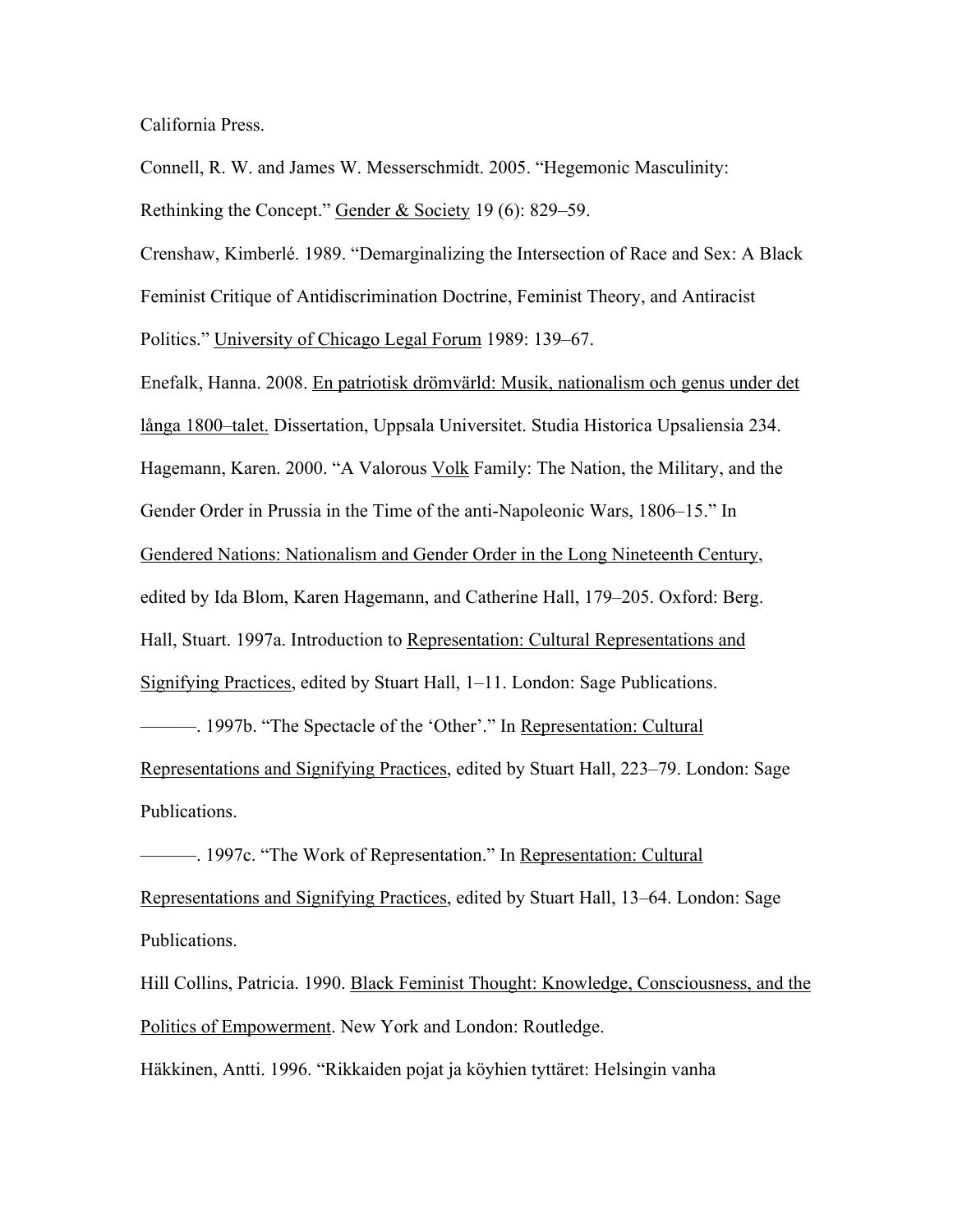prostituutiokulttuuri." In Matkoja moderniin, edited by Marjatta Rahikainen, 73–92. Helsinki: Suomen Historiallinen Seura.

Jutikkala, Eino. 1968. "Sääty-yhteiskunnan hajoaminen." In Suomen talous- ja sosiaalihistorian kehityslinjoja, edited by Eino Jutikkala, 174–88. Porvoo: WSOY. Jutikkala, Eino and Kauko Pirinen. 2003. History of Finland. Translated by Paul Sjöblom. 6th revised ed. Porvoo: WSOY.

Karkama, Pertti. 1997. "Kotimaa kuuluu kaikille." Introduction to Isänmaa, by Arvid Järnefelt, vii–xix. Helsinki: SKS.

———. 1999. "1840-luku suomalaisen nykykulttuurin kohtuna." In Kaksi tietä nykyisyyteen, edited by Tero Koistinen, Piret Kruuspere, Erkki Sevänen and Risto Turunen, 84–105. Helsinki: SKS.

Kimmel, Michael S. 2006. Manhood in America: A Cultural History. 2nd ed. Oxford and New York: Oxford University Press.

Kiuru, Silva. 2000. "'Ilveillys kahdessa näytelmässä': 1800-luvun teatteritermejä."

Kielikello 2000 (1). Accessed May 12, 2016.

http://www.kielikello.fi/index.php?mid=2&pid=11&aid=1165.

Klinge, Matti. 1967a. Kansalaismielen synty: Suomen ylioppilaiden aatteet ja

järjestäytyminen ilmentämässä yleisen mielipiteen ja kansalaistietoisuuden kehittymistä

v. 1853–1871. PhD diss., University of Helsinki.

———. 1967b. Ylioppilaskunnan historia. Vol. 1, 1828–1852. Porvoo: WSOY.

- ———. 1980. "Suomen ja Ruotsin 1800-luvun yliopistolaitoksen ja kulttuuri-ilmapiirin
- vertailu." In Bernadotten ja Leninin välissä, 84–102. 2nd ed. Porvoo: WSOY.

**-** 1997. Keisarin Suomi. Espoo: Schildts.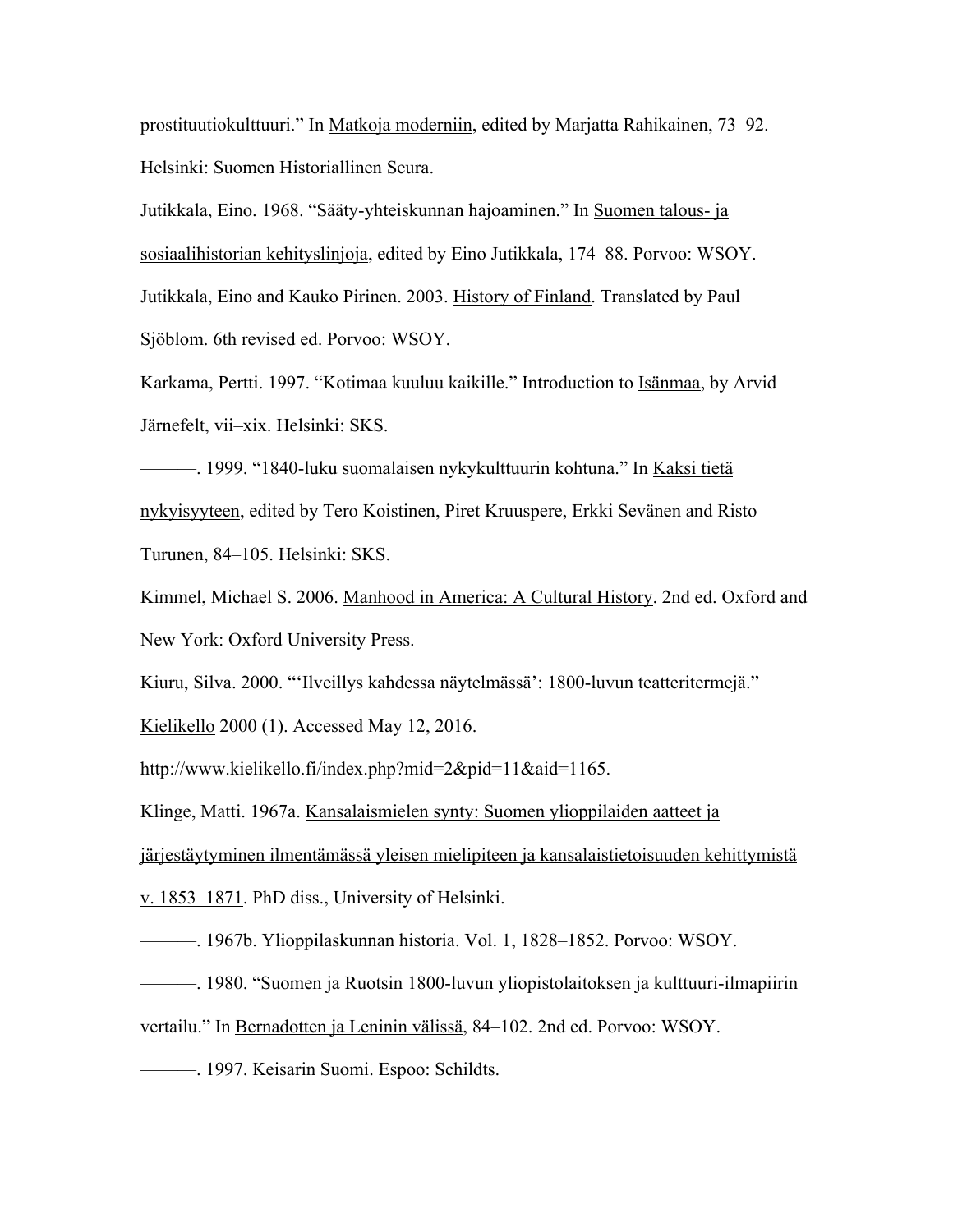Klinge, Matti and Laura Kolbe. 1991. Suomen ylioppilas. Helsinki: Otava.

Klinge, Matti, Rainer Knapas, Anto Leikola, and John Strömberg. 1989. Helsingin

Yliopisto, 1640–1990. Vol. 2, Keisarillinen Aleksanterin Yliopisto, 1808–1917. Helsinki: Otava.

Koli, Mari. 1999. "Suomenruotsalaisuuden synty." In Suomen kirjallisuushistoria. Vol. 2, Järkiuskosta vaistojen kapinaan, edited by Lea Rojola, 74–83. Helsinki: SKS.

Laitinen, Kai. 1997. Suomen kirjallisuuden historia. Helsinki: Otava.

Laitinen, Nelly. 2016. "K. A. Tavaststjerna, 1860–1898." Svenska litteratursällskapet i Finland. Accessed April 29. http://www.sls.fi/sv/författarporträtt/karl-augusttavaststjerna.

Lappalainen, Päivi. 1999a. "Epäkohdat esiin!--Realistit maailmaa parantamassa." In Suomen kirjallisuushistoria. Vol. 2, Järkiuskosta vaistojen kapinaan, edited by Lea Rojola, 8–42. Helsinki: SKS.

------. 1999b. "Perhe, koti, kansa, isänmaa--kiista yhteiskunnan tukipylväistä." In Suomen kirjallisuushistoria. Vol. 2, Järkiuskosta vaistojen kapinaan, edited by Lea Rojola, 43–73. Helsinki: SKS.

------. 2000. Koti, kansa ja maailman tahraava lika: Näkökulmia 1880- ja 1890-luvun kirjallisuuteen. Helsinki: SKS.

de Lauretis, Teresa. 1987. Technologies of Gender: Essays on Theory, Film, and Fiction. Bloomington: Indiana University Press.

Lutz, Rolland Ray. 1971. "The German Revolutionary Student Movement, 1819–1833." Central European History 4: 215–41.

Lyytikäinen, Pirjo. 1997. "Ylioppilas rappion tiellä." Introduction to Helsinkiin, by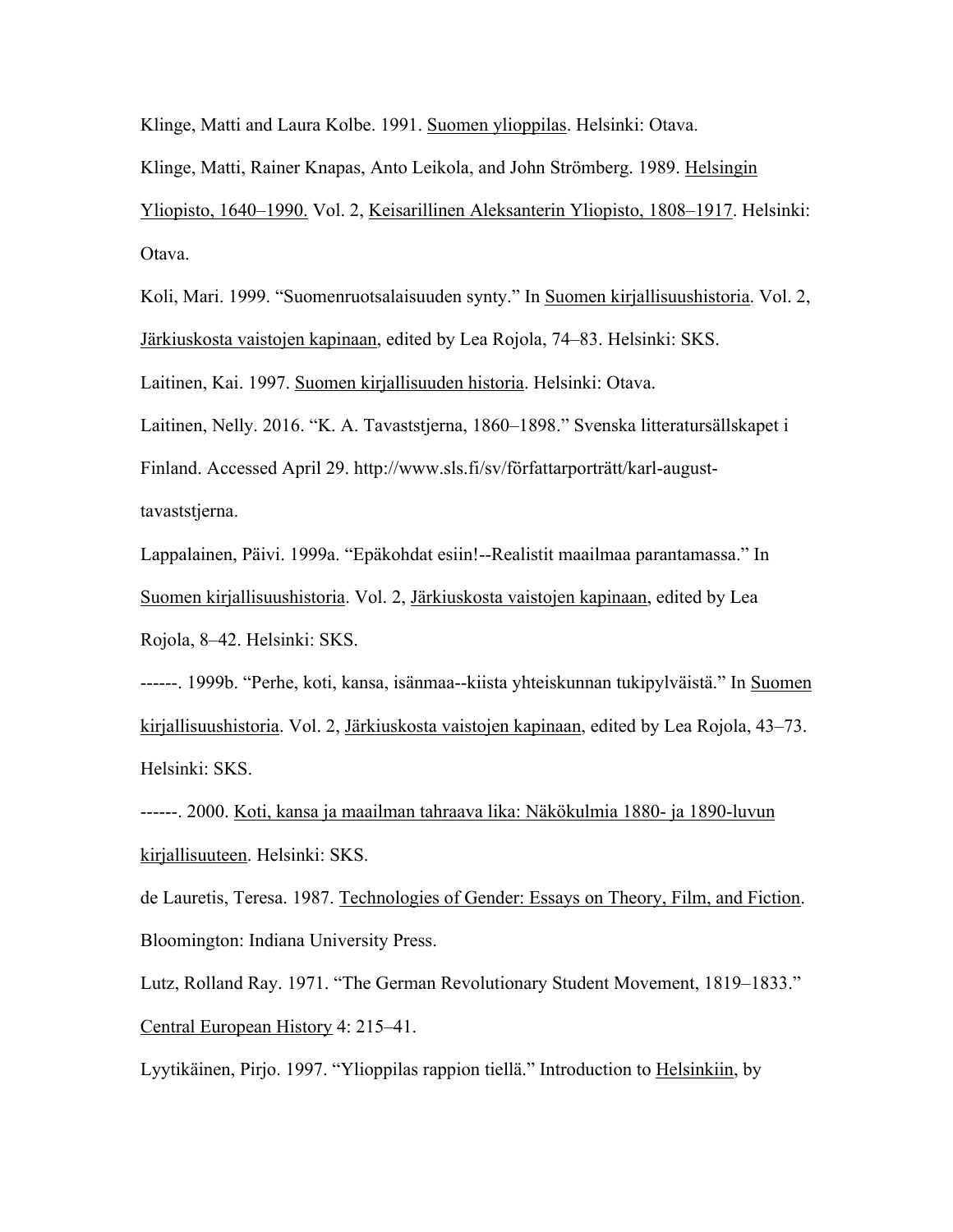Juhani Aho, vii–xvi. Helsinki: SKS.

———. 1999. "Birth of a Nation: The Literary Inscription of Finnishness." In Europe's Northern Frontier: Perspectives on Finland's Western Identity, edited by Tuomas M. S. Lehtonen, translated by Philip Landon, 138–65. Jyväskylä: PS-kustannus. Molarius, Päivi. 1996. "Nuoren Apollon syöksykierre: Sivistyneistö ja kansallisen ideologian murroksia." In Mustat merkit muuttuvat merkityksiksi, edited by Pirjo Lyytikäinen, 9–29. Kirjallisuudentutkijain seuran vuosikirja 49 (1). Helsinki: SKS. ———. 2000. "Toteutumaton unelma onnesta--erään rakkauden anatomia." Introduction to Papin tytär & Papin rouva, by Juhani Aho, vii–xxiii. Helsinki: SKS. Mosse, George L. 1996. The Image of Man: The Creation of Modern Masculinity.

Oxford and New York: Oxford University Press.

Niemi, Juhani. 1985. Juhani Aho. Helsinki: SKS.

———. 2005. Arvid Järnefelt: Kirjailija ajassa ja ikuisuudessa. Helsinki: SKS.

Nixon, Sean. 1997. "Exhibiting Masculinity." In Representation: Cultural

Representations and Signifying Practices, edited by Stuart Hall, 291–330. London: Sage Publications.

Nummi, Jyrki. 2003a. "Between Time and Eternity: K. A. Tavaststjerna's

Barndomsvänner." In Changing Scenes: Encounters between European and Finnish Fin de Siècle, edited by Pirjo Lyytikäinen, 85–120. Helsinki: SKS.

———. 2003b. "Yksin Pariisissa." Introduction to Yksin, by Juhani Aho, vii–xxii. Helsinki: SKS.

Owen, Michelle K. 2000. "Gender." In Encyclopedia of Feminist Theories, edited by Lorraine Code, 220–2. London and New York: Routledge.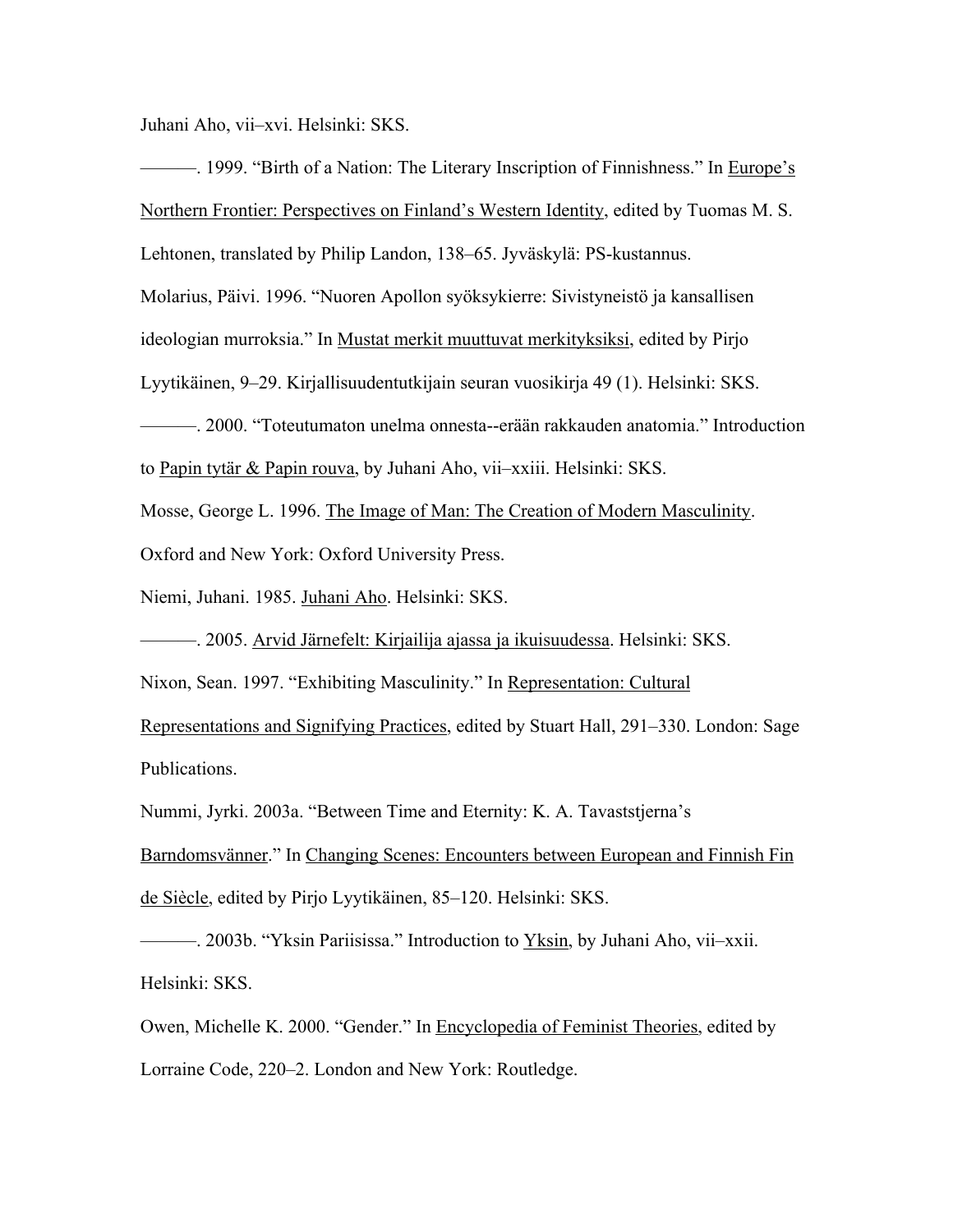Pulkkinen, Tuija. 1999. "One Language, One Mind: The Nationalist Tradition in Finnish Political Culture." In Europe's Northern Frontier: Perspectives on Finland's Western Identity, edited by Tuomas M. S. Lehtonen, translated by Philip Landon, 118–37. Jyväskylä: PS-kustannus.

Rommi, Pirkko and Maritta Pohls. 1989. "Poliittisen fennomanian synty ja nousu." In Herää Suomi: Suomalaisuusliikkeen historia, edited by Päiviö Tommila and Maritta Pohls, 69–118. Kuopio: Kustannuskiila.

Rossi, Leena-Maija. 2010. "Esityksiä, edustamista ja eroja: Representaatio on politiikkaa." In Representaatio: Tiedon kivijalasta tieteiden työkaluksi, edited by Tarja Knuuttila and Aki Petteri Lehtinen, 261–75. Helsinki: Gaudeamus.

Rossi, Riikka. 2009. Särkyvä arki: Naturalismin juuret suomalaisessa kirjallisuudessa. Helsinki: Gaudeamus.

Räisänen, Arja-Liisa. 1995. Onnellisen avioliiton ehdot: Sukupuolijärjestelmän muodostumisprosessi suomalaisissa avioliitto- ja seksuaalivalistusoppaissa, 1865–1920 (summary in English). Helsinki: Suomen Historiallinen Seura.

Schoolfield, George C., ed. 1998. A History of Finland's Literature. The American-Scandinavian Foundation. Lincoln and London: University of Nebraska Press. Scott, Joan Wallach. 1999. Gender and the Politics of History. Revised ed. New York: Columbia University Press.

Snyder, Louis L. 1978. Roots of German Nationalism. Bloomington: Indiana University Press.

Tjeder, David. 2003. The Power of Character: Middle-Class Masculinities, 1800–1900. Dissertation, Stockholm University.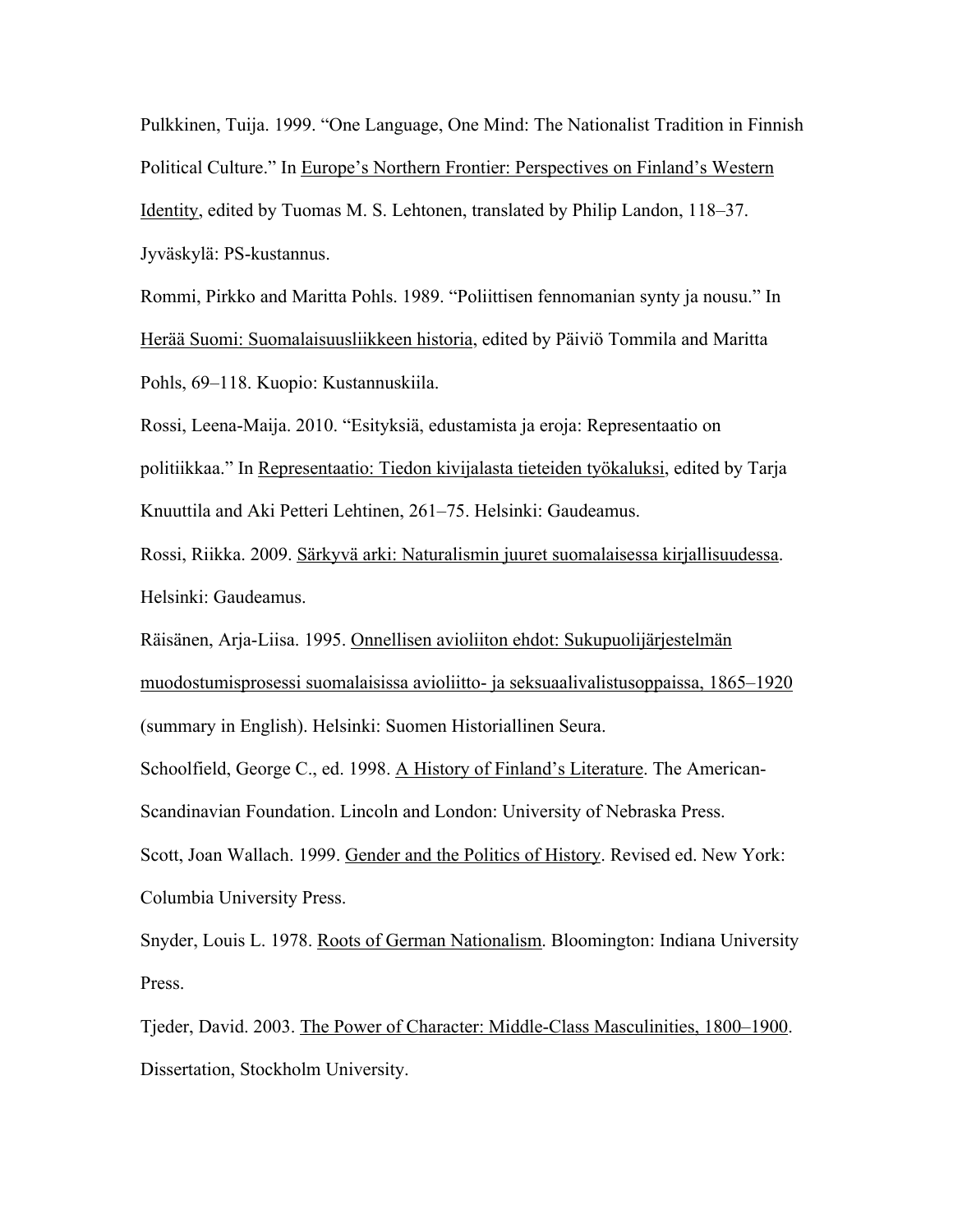Tosh, John. 2004. "Hegemonic Masculinity and the History of Gender." In Masculinities in Politics and War: Gendering Modern History, edited by Stefan Dudink, Karen Hagemann, and John Tosh, 41–58. Manchester and New York: Manchester University Press.

Tudeer, O. E. 2000. Review of Papin rouva by Juhani Aho. In Papin tytär & Papin rouva by Juhani Aho, 363–72. Helsinki: SKS. Originally published in Valvoja 1894 (28).

Vares, Vesa. 2000. Varpuset ja pääskyset: Nuorsuomalaisuus ja Nuorsuomalainen puolue 1870-luvulta vuoteen 1918. Helsinki: SKS.

Waris, Heikki. 1940. "Yliopisto sosiaalisen kohoamisen väylänä: Tilastollinen tutkimus säätykierrosta Suomessa 1810–67." Historiallinen Arkisto 47. Helsinki.

Zwicker, Lisa Fetheringill. 2009. "The Burschensaft and German Political Culture, 1890– 1914." Central European History 42: 389–428.

<sup>1</sup>The term "gentry" is a rough translation of the Finnish term säätyläiset and the Swedish ståndspersoner, meaning "people of status," which originally referred to the upper ranks of society, including "the nobility, the clergy, and their social equals" (Alapuro 1988, 26). The wealthiest burghers and peasants who had been educated or had acquired significant wealth could also be considered "people of status" (Jutikkala 1968, 182–4). <sup>2</sup>In the original Swedish, the word used is "fosterjord," which denotes "native land"

rather than "fatherland," which is used in the English translation.

<sup>3</sup>The story was later published as a book designed as a Swedish language reader for high school students. It was reissued a number of times and was in use at least until the 1940s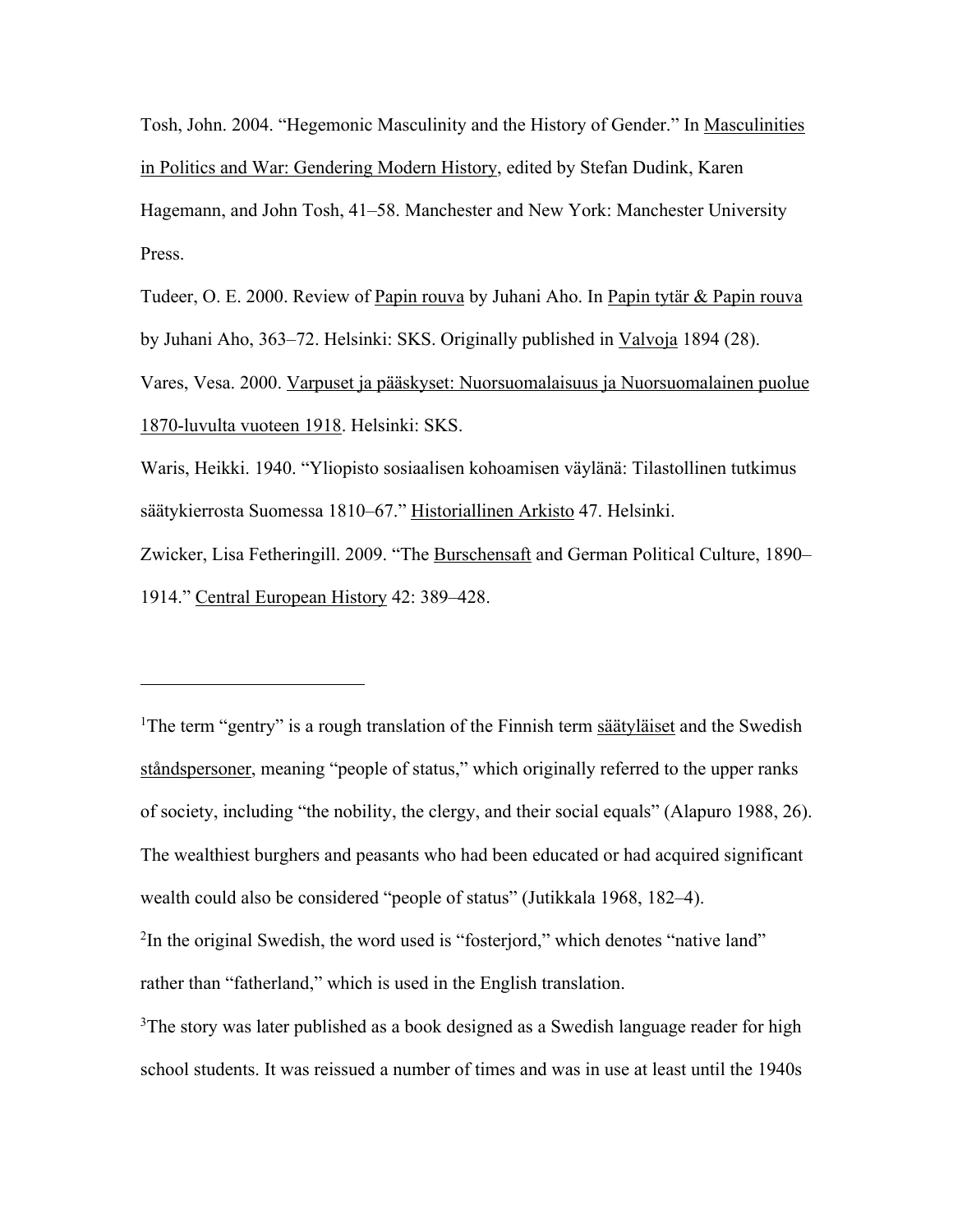(see, e.g., Topelius 1925).

4Translations are mine unless otherwise indicated.

<sup>5</sup>Though the perennial student and peasant student were often represented as tragic figures, they could also have comical aspects. One well-known comical rendition in Scandinavian literature was by Danish playwright Ludvig Holberg (1684–1754). His play Erasmus Montanus eller Rasmus Berg depicts a student who comes from a peasant background but wishes to cover it up by appearing upper class in manners and clothing, as well as by cultivating foreign words that he, however, uses incorrectly. The play was translated into Finnish as Anttonius Putronius eli Antto Puuronen and published in a Finnish language newspaper in 1846 (Kanava, No.  $1-11$ , 1846). See Kiuru (2000). 6For discussion of the meaning of "brother's toast" in Swedish student culture in the nineteenth century, see David Tjeder (2003, 115).

<sup>7</sup>The novel was translated into Finnish only in 1975 as  $Lapsuudenystävät, by Kari$ Jalonen, and was first published in Tavaststjerna's Valitut teokset (1975; Selected Works). The same translation was published separately as a book in 1985. <sup>8</sup>There were many other novels and short stories dealing with the same theme published in the 1880s and 1890s. For example, in Finnish, Santeri Ivalo's Aikansa lapsipuoli (1895; Stepchild of His Times), K. A. Järvi's Peräkammarin ylioppilas (1893; Student of the Back Room), and, in Swedish, Anders Allardt's En framtidsman (1888; The Man of the Future). For a thorough discussion on Finnish student novels of the 1880s and 1890s, see Lappalainen (2000, 168–79).

<sup>9</sup>Many of Tavaststjerna's works were translated into Finnish during his lifetime, often by Juhani Aho. Tavaststjerna also translated some of Juhani Aho's works into Swedish.